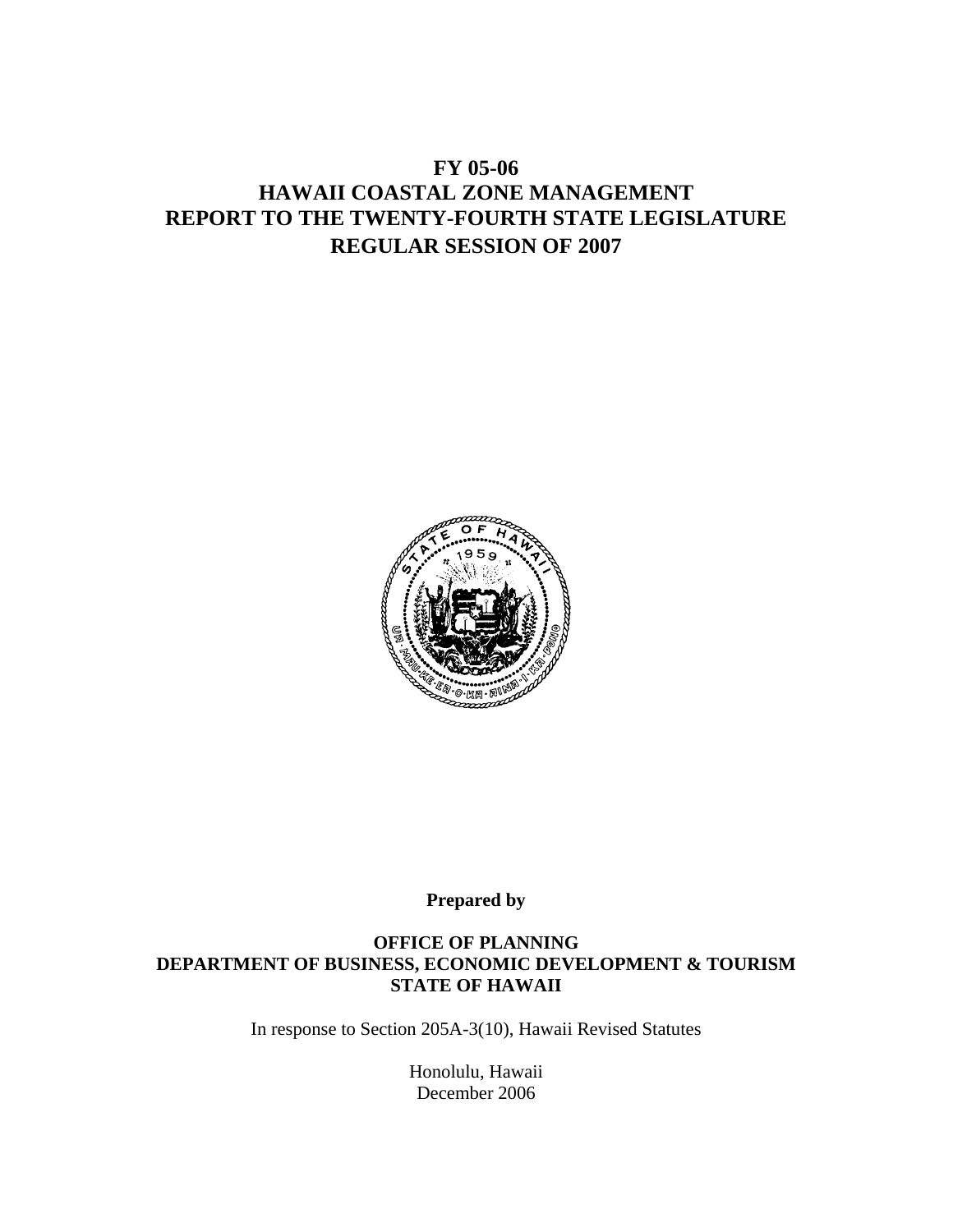# **TABLE OF CONTENTS**

#### Page **Page**

| PURPOSE                                                                           |                                                                                                                                                                                                                                                                                                                                                                                                                                                                                                 | 1              |  |
|-----------------------------------------------------------------------------------|-------------------------------------------------------------------------------------------------------------------------------------------------------------------------------------------------------------------------------------------------------------------------------------------------------------------------------------------------------------------------------------------------------------------------------------------------------------------------------------------------|----------------|--|
| $\mathbf{1}$                                                                      |                                                                                                                                                                                                                                                                                                                                                                                                                                                                                                 |                |  |
| I.<br>A.<br><b>B.</b><br>1.<br>2.<br>3.<br>4.<br>C.<br>D.<br>Е.<br>$F_{\cdot}$    | FEDERAL COORDINATION AND STATE INITIATIVES<br>Section 306, 309, and 6217 CZM Work Plans<br>Five-Year Section 309 Coastal Zone Enhancement Grants Program<br><b>Coastal Hazards</b><br>Ocean Resources Management Plan Implementation Projects<br><b>Cumulative and Secondary Impacts</b><br><b>Performance Measures</b><br>Section 310 Technical Assistance Grant<br>Coastal Nonpoint Pollution Control Program (CNPCP)<br><b>Federal Consistency Program</b><br>Section 312 Program Evaluation | $\overline{2}$ |  |
| II.<br>A.<br><b>B.</b>                                                            | <b>CZM</b> Program Compliance<br>Performance Reports and Program Changes                                                                                                                                                                                                                                                                                                                                                                                                                        | 11             |  |
| Ш.<br>A.<br>1.<br>2.<br>3.<br><b>B.</b><br>1.<br>2.<br>3.<br>$\mathbf{C}$ .<br>1. | Marine and Coastal Zone Advocacy Council (MACZAC)<br><b>ORMP</b> Working Group<br>Shoreline Certification Working Group<br><b>Boating Working Group</b><br><b>CZM Working Groups</b><br>Shoreline Certification Working Group<br><b>ORMP Implementation Working Group HOCC</b><br>Water Quality Working Group<br><b>CZM Public Outreach</b><br><b>Community Events</b>                                                                                                                          | 12             |  |
| IV.<br>А.<br>B.<br>Staffing<br>$\mathbf{C}$ .<br>D.<br>1.<br>2.<br>3.             | SMA and Shoreline Area Approvals<br><b>Grant Application</b><br><b>Special Projects</b><br><b>Rural Land Use Policy</b><br>Hawaii Coastal and Estuarine Lands Conservation Plan<br><b>NOAA Pacific Services Center and GIS</b>                                                                                                                                                                                                                                                                  | 14             |  |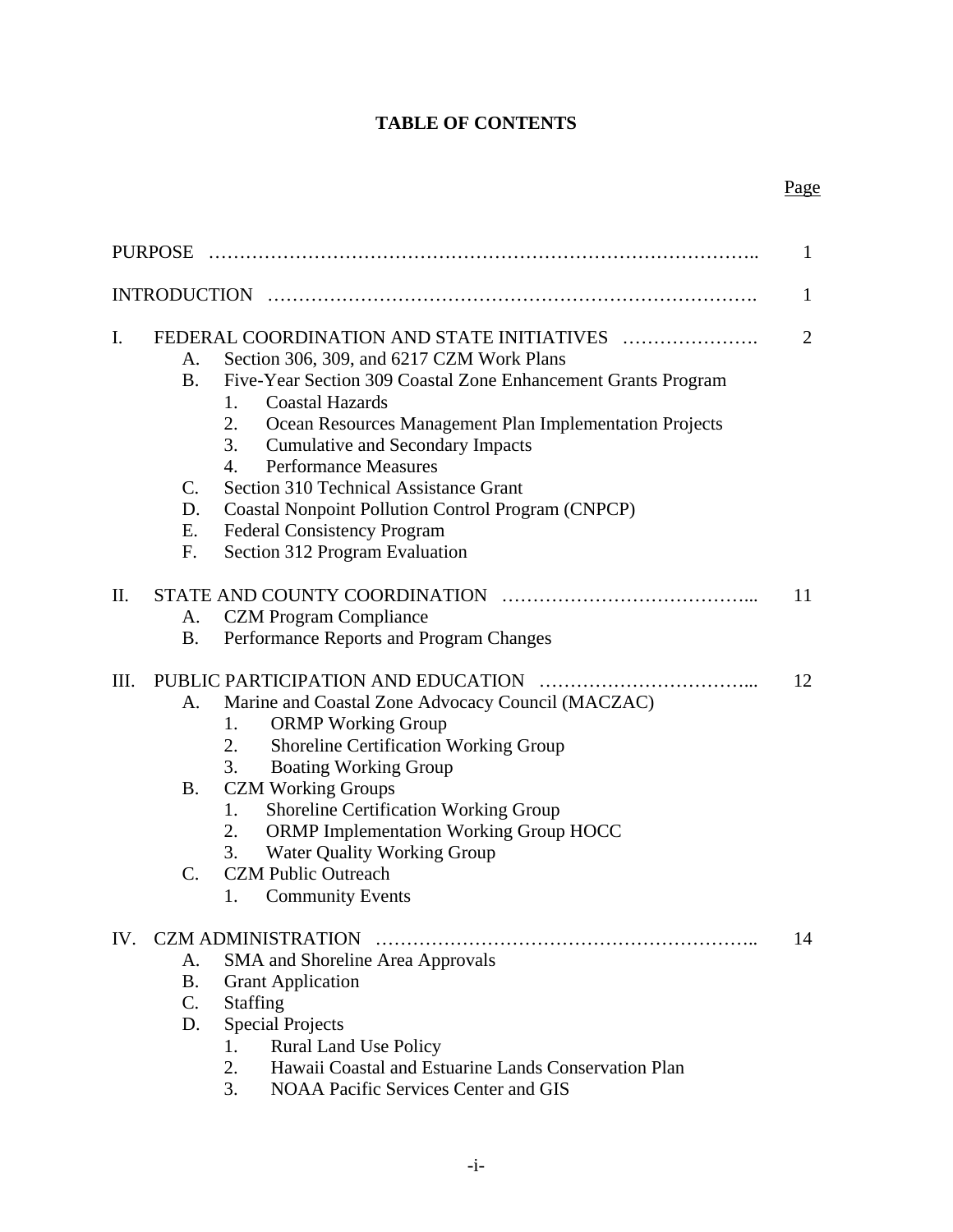| V.  |                 |                                                     | LEGISLATIVE PROPOSALS                                                                                                                                                                                                                                                    | 18 |
|-----|-----------------|-----------------------------------------------------|--------------------------------------------------------------------------------------------------------------------------------------------------------------------------------------------------------------------------------------------------------------------------|----|
| VI. | A.<br>B.        | 2.<br>$\mathcal{F}_{\mathcal{L}}$<br>4.<br>5.<br>6. | SUMMARY AND RECOMMENDATIONS<br>Summary<br>Recommendations<br><b>CZM</b> Staffing<br><b>SMA</b> Permitting and Enforcement<br><b>Coastal Hazards</b><br>Ocean Resources Management Plan<br><b>Strategic Planning</b><br><b>Coastal Nonpoint Pollution Control Program</b> | 19 |
|     | Agency Acronyms |                                                     |                                                                                                                                                                                                                                                                          |    |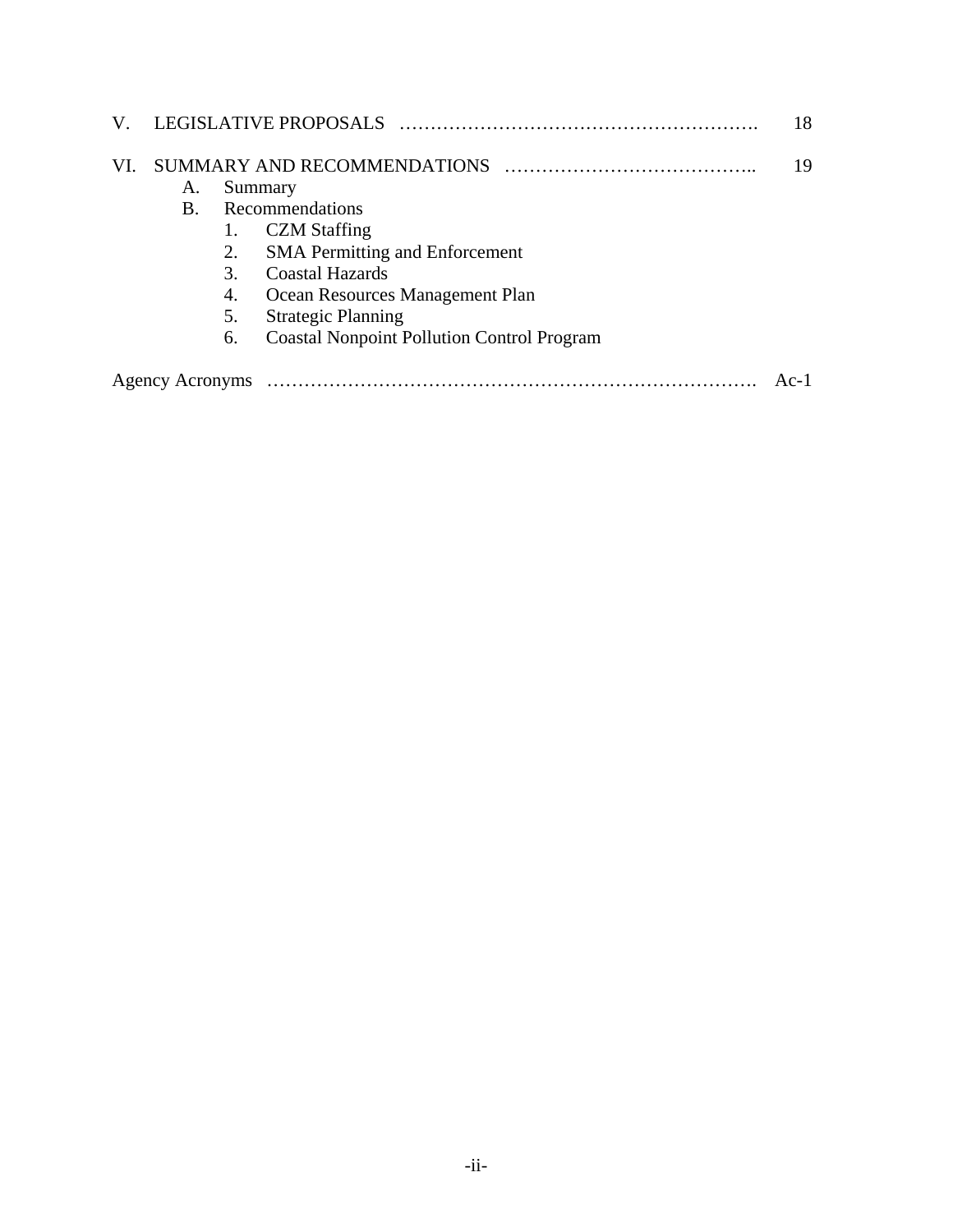# **ANNUAL REPORT TO THE TWENTY-FOURTH STATE LEGISLATURE HAWAII COASTAL ZONE MANAGEMENT PROGRAM REGULAR SESSION OF 2007**

#### **PURPOSE**

 This annual report on the Hawaii Coastal Zone Management (CZM) Program was prepared in response to Section 205A-3(10), Hawaii Revised Statutes (HRS). It describes the CZM activities and accomplishments for the fiscal year July 1, 2005 to June 30, 2006.

#### **INTRODUCTION**

 Hawaii's CZM Program was enacted in 1977 to provide a common focus for State and County actions dealing with land and water uses and activities. As the policy umbrella, it is the guiding perspective for the design and implementation of allowable land and water uses and activities throughout the State. Because agencies are obligated to assure their activities comply with the CZM objectives and policies, they must look at resources from a broader ecosystem perspective, instead of the individual species or resources.

 Rather than duplicating or usurping the authorities and responsibilities of the State and County agencies, the CZM law builds upon them, forming a team or network. To make this network concept workable, the CZM law, Chapter 205A, HRS, provides for legal and operational compliance with its objectives and policies. Within the scopes of their authorities, all statutes, ordinances, and rules are mandated to comply with the CZM objectives and policies. In this way, a network of State and County agencies bound by the statute help carry out CZM's multi-functional purposes and requirements.

 Ten objectives and their supporting policies describe the CZM Program. They deal with recreational resources, historic resources, scenic and open space resources, coastal ecosystems, economic uses, coastal hazards, managing development, public participation, beach protection, and marine resources. All activities of the CZM Program are assessed for consistency with these objectives and their supporting policies.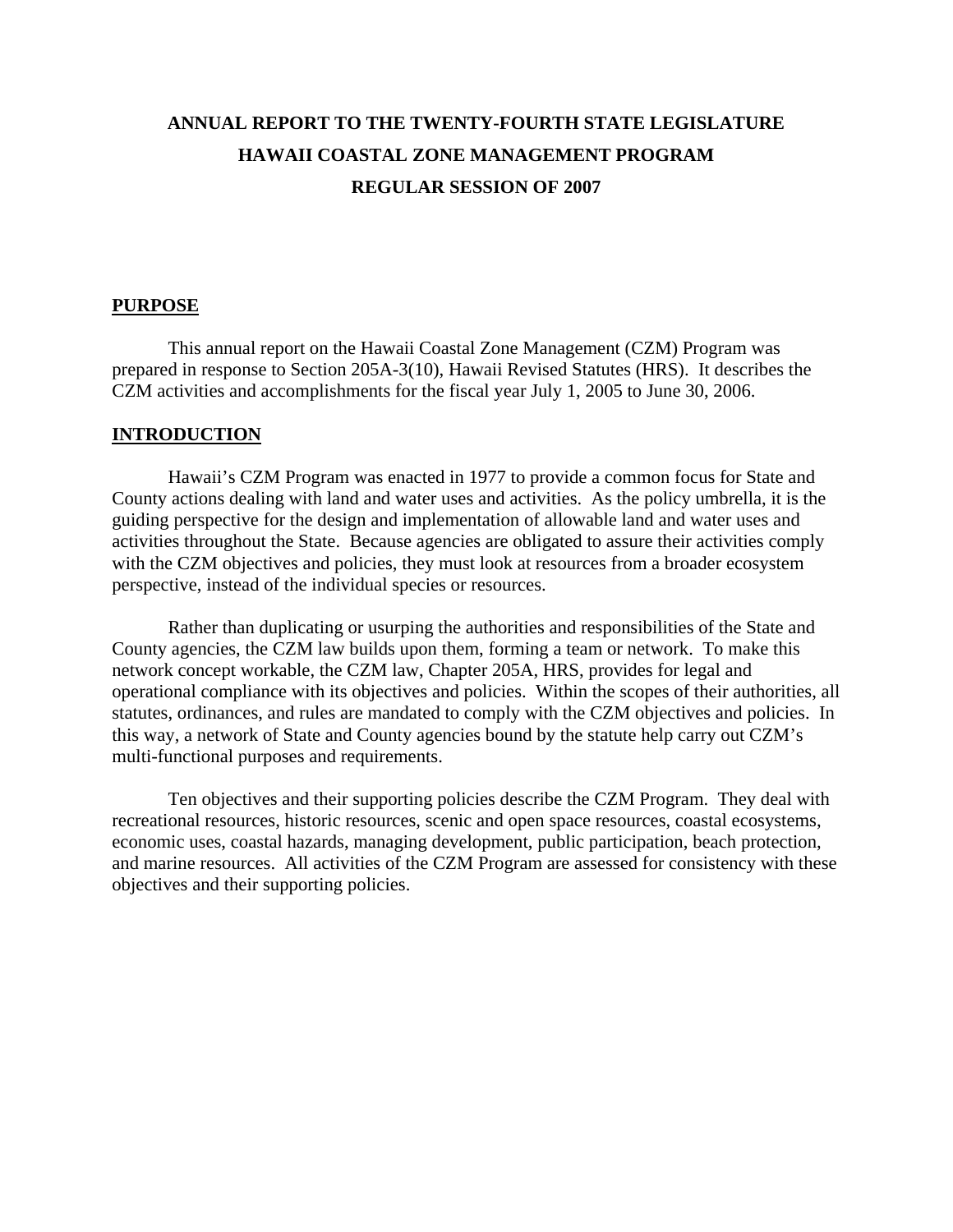#### **I. FEDERAL COORDINATION AND STATE INITIATIVES**

 The genesis of CZM was the 1969 Report of the Commission on Marine Science, Engineering and Resources, better known as the Stratton Commission. The report stressed that coastal areas were the backbone of the nation's economy, but were not managed properly. It also underscored the need for a national policy and management system, highlighting the population shift to the coast which intensified competition for and conflict over resources and the coastal degradation resulting from multiple management regimes. Both trends are still in effect, perhaps at accelerated rates.

 The national CZM Act of 1972 is a voluntary program based on the principles of states' rights and self-determination. Congress also determined that the state rather than federal or local government was in the best position to manage the zone connecting land and sea because the state exercised discretion in establishing use policies in coastal lands and held claim to the waters and submerged lands in the territorial sea. In 1973, the Legislature directed the preparation of a state CZM program that conformed with the national act. In 1977, the effort culminated in the passage of Chapter 205A, the CZM law. The broader management program, of which the statute was the key component, was approved by the federal government a year later.

 With federal approval, Hawaii became eligible to administer the significant federal consistency review program, which was a key factor to state participation in the national program. This review program assures that federal agencies do not act independently of or in conflict with the State's federally-approved CZM program. Activities critical to the nation's defense mission and necessary to carry out several other overriding national objectives are exempt from this consistency review requirement. Hawaii's review program evolved into a model federal-state partnership. The process is respectful, productive, and efficient.

 Hawaii's participation in the national CZM program involves a number of programs and projects, including implementation of a federally-approved annual Section 306 CZM work plan, Section 309 coastal zone enhancement grants program, Section 310 technical assistance grant program, Section 6217 Coastal Nonpoint Pollution Control Program, federal consistency review program, Section 312 program evaluation, and an annual financial evaluation.

## **A. Section 306, 309, and 6217 CZM Work Plans**

 For the period covered by this report, the Hawaii CZM Program received \$1,921,000 for Section 306, \$99,000 less than the previous year.

 Section 306 funds support general Hawaii CZM Program implementation and require a one-to-one match of non-federal and/or services-in-kind. The State's match comprised \$462,759 in cash and \$1,458,241 in services-in-kind. The funds supported CZM personnel (salaries and fringe benefits). Funds were also allocated to the Counties for administering the Special Management Area (SMA) permit process and other projects, and to underwrite County partnership projects. Related CZM Program administration expenses experienced an increase from 3% in FY 04-05 to 4% in FY 05-06.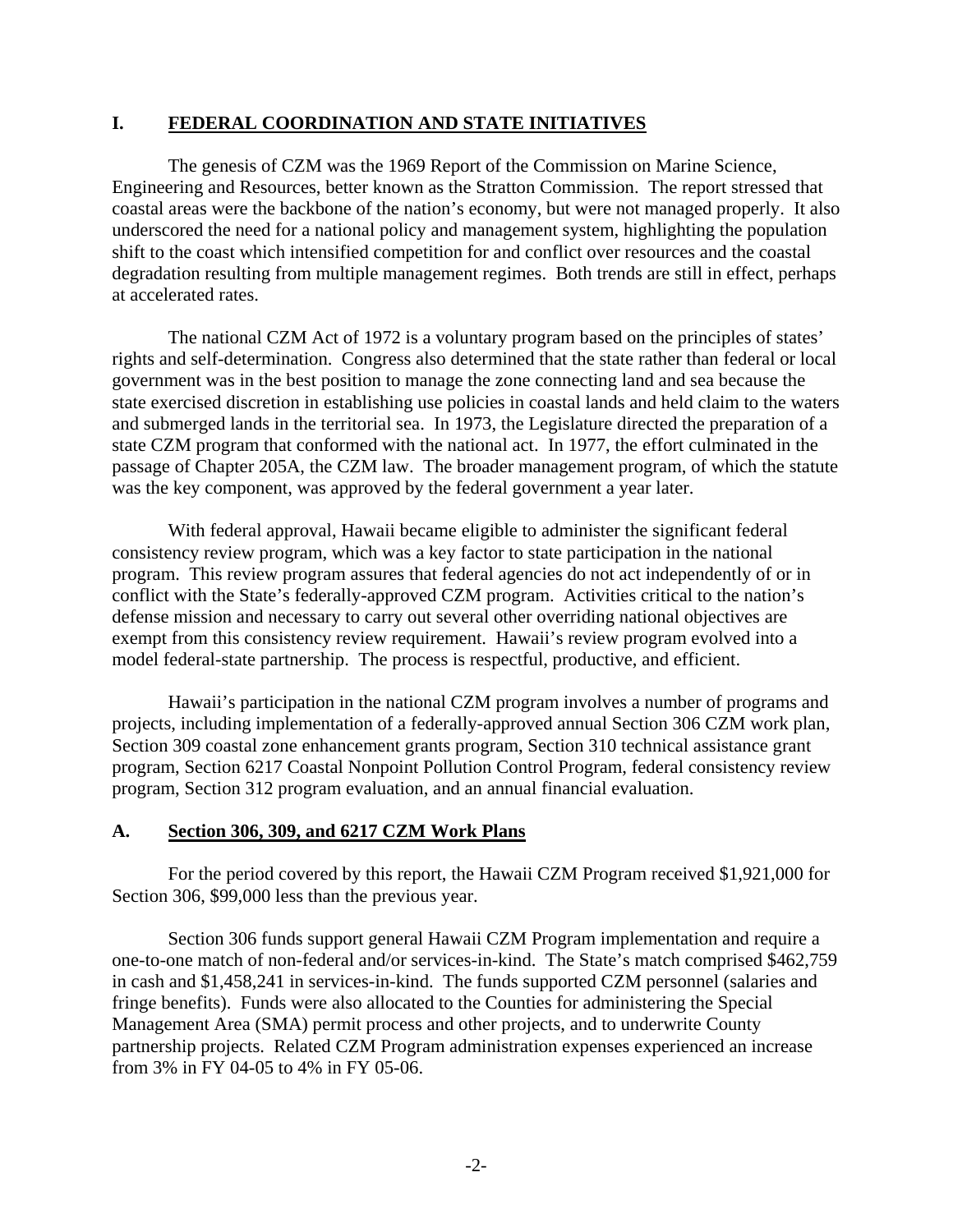The CZM Program received \$175,000 in federal funds under Section 309 for projects meeting specific national programmatic objectives. The federally-approved Hawaii Section 309 Enhancement Area Grants Program Assessment and Strategy for FY 01-05 selected the following enhancement area priorities for funding based on government agency and public input: coastal hazards, ocean and coastal resources, and cumulative and secondary impacts (CSI). The following section of this report provides greater detail regarding the various Section 309 enhancement area projects.

 The CZM Program also received \$52,000 in federal funds under Section 310 to implement the Coastal Nonpoint Pollution Control Program (CNPCP).

 As a result of declining State budgets over the past several years, federal funds have been used to support four (4) permanent State civil service CZM Hawaii positions. The continued reliance on federal funds for State civil service positions remains a federal concern because it inhibits the use of the funds for more CZM-related priority projects.

## **B. Five-Year Section 309 Coastal Zone Enhancement Grants Program**

 The Section 309 enhancement grants program encourages states to develop program changes in one or more of the nine designated coastal zone enhancement areas to achieve certain national objectives. The enhancement areas include wetlands, public access, coastal hazards, CSI, energy and government facility siting, marine debris, ocean resources, special management planning, and aquaculture. A 5-year assessment and strategy was prepared for implementation beginning on July 2006.

 For the period, Section 309 funds were earmarked for priority enhancement area projects related to coastal hazards, ocean and coastal resources management plan implementation update projects, and CSI.

1. *Coastal Hazards:* The CZM Program focused its activities and funds to support State and County agencies in meeting the requirement of the Robert T. Stafford Disaster Relief and Emergency Assistance Act. To be eligible to receive federal assistance in the event of a disaster, State and County agencies are required to have hazard mitigation plans in effect. The CZM Program provided funding and technical support to assure timely adoption of the State and County plans. In addition, the CZM Program partnered with the technical committees of the Hawaii State Civil Defense Agency and the Counties to implement the approved mitigation plans.

 The National Pre-disaster Mitigation Program recognizes a broad range of projects that implement approved plans which include education/training, commitment and capacity building, risk assessment, planning, acquisition and relocation, structural improvement, lifeline improvement, and land improvement. During the period, the CZM Program focused its implementation efforts on education/training, risk assessment, and planning projects.

 The CZM Program also strengthened its partnerships by participating in statewide and countywide hazard mitigation activities. The following are examples: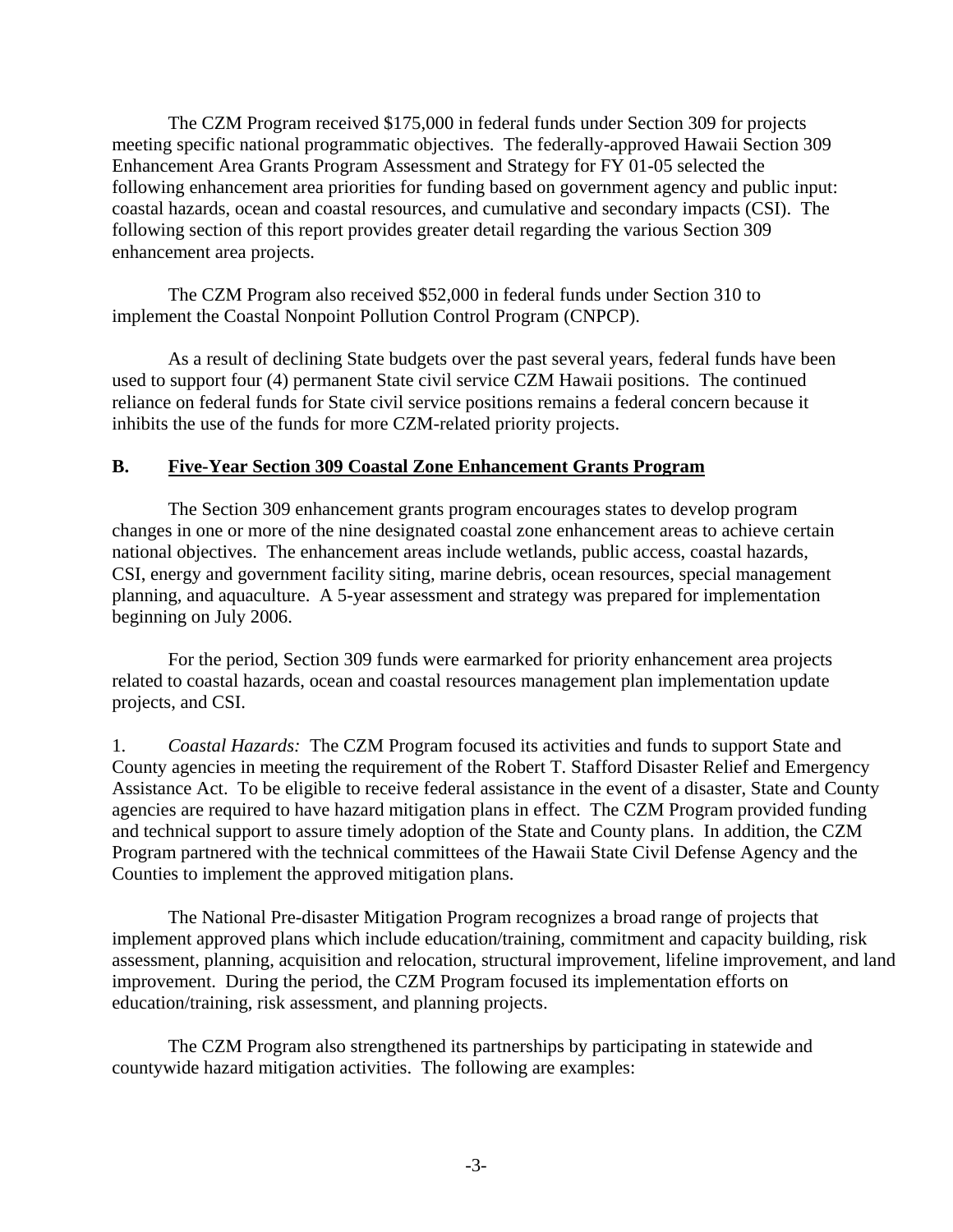- Hawaii State Earthquake Advisory Committee. The CZM Program is a member of this Committee, primarily comprising scientists, engineers, and emergency managers. The Committee advises the State Civil Defense agency on earthquake mitigation and preparedness.
- Tsunami Technical Review Committee. This Committee comprises scientists, engineers, land use planners, emergency managers, and important links in the warning/response phases of a tsunami. The CZM Program is a member of the Committee, and serves on the outreach and education, and zoning and building code subcommittees.
- Pacific Risk Management Ohana. This hazard mitigation group was established by the National Oceanic and Atmospheric Administration (NOAA), Pacific Services Center (PSC) to develop and deliver risk management-related information, products, and services to the Pacific region. The CZM Program actively participated in the outreach activities.

In addition, the CZM Program provided funding and technical expertise to the following State and County hazard mitigation projects and activities:

- *Climatic Atlas of Tropical Cyclones Tracks Over the Central North Pacific*. The research and writing of the *Climatic Atlas of Tropical Cyclones Tracks Over the Central North Pacific* was completed this year. It covers all tropical cyclones over the Central North Pacific during the period from 1966 to 2003. Tropical cyclones include tropical depressions, tropical storms, and hurricanes. Work took place with the National Weather Service Regional Forecast Office and the State Civil Defense, who will be the major users of the Atlas for planning, forecasting, and decisionmaking. Final cover design for the Atlas, printing, and distribution will take place during the next fiscal year.
- Evaluation of HAZUS Multi-Hazard (Hurricanes) for Use in Hawaii. The assessment of the applicability of the Federal Emergency Management Agency's (FEMA) hurricane loss estimation model (HAZUS-MH Hurricane Model) for Hawaii-based hurricane losses was completed during this period. Accurate loss estimation is essential to governmental decision-making, providing the basis for developing mitigation plans, emergency preparedness, and response and recovery planning. The evaluation resulted in ten technically-specific conclusions. Based on the Hurricane Iniki comparison, the default HAZUS-MH Hurricane Model would not correlate well with Hawaii damage levels. The project identified several specific areas where model adjustments will need to be developed in order to produce meaningful results for Hawaii, and thus has established an initial strategy for how the HAZUS-MH Hurricane Model could be modified for better utilization in the Pacific region. This project was accomplished in partnership with NOAA's PSC.
- County of Hawaii Wind Speed Modeling and Building Code Project. The CZM Program is funding a project which will develop wind speed-up maps and building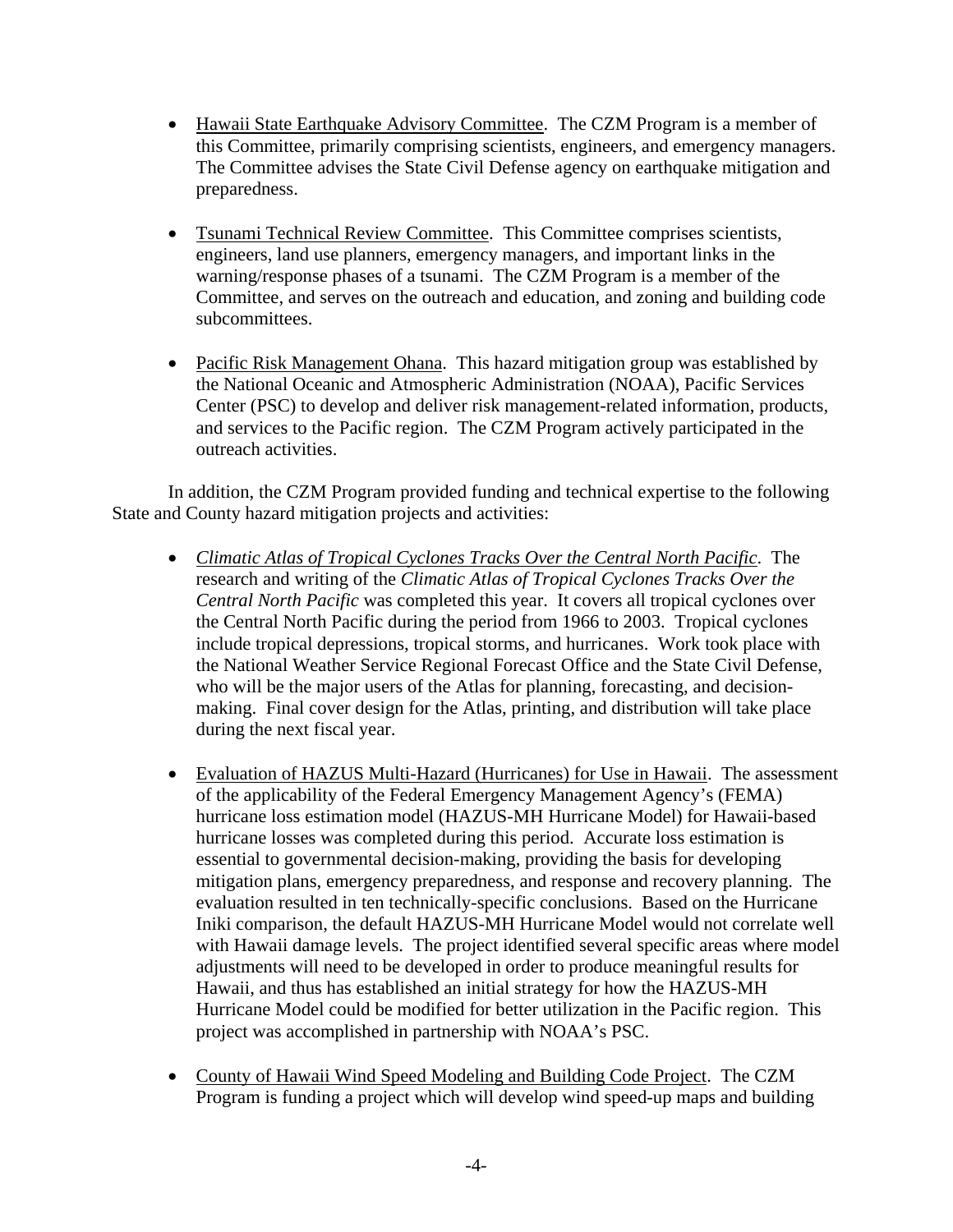code amendments for the County of Hawaii that will address the effects of hurricanes on the built environment. The International Building Code (IBC) that will replace the code now used introduces a new topographic factor and a wind directionality factor that in their current formulations, will not give accurate results in Hawaii. This would lead to a high probability of incorrect design unless several customized map products are prepared for the building code in Hawaii County. Future implementation of the IBC in Hawaii requires an evaluation of the wind topographic and directionality factors. Significant improvement in wind hazard mitigation can be accomplished through the development of this particular methodology for wind speed-up mapping in local building codes and risk assessments. A uniform design standard of protection for hurricane hazard would then be defined in the County that will be consistent with the standards developed for the City and County of Honolulu and the standards being developed for the County of Kauai.

- New Section 309 Strategy to Complete Wind Speed Modeling and Building Code Project Statewide. The CZM Program proposed a five-year project that will complete the wind speed models statewide by developing wind speed maps for the County of Maui, including the Islands of Maui, Molokai, and Lanai. The project also includes statewide training of State and County code officials and building managers, and design professionals in application of the new IBC and International Residential Code. In June 2006, we received preliminary approval of the project from NOAA.
- ATC-20 Post-Earthquake Safety Evaluation of Buildings Training Course. The Applied Technology Council (ATC)-20 training course provides training for individuals to conduct post-earthquake safety evaluation of buildings. In June 2006, the CZM Program, in partnership with FEMA, State Civil Defense, and the Structural Engineers Association of Hawaii organized, funded, and delivered this training on Oahu and the Big Island. The training is critical since the estimated future annual earthquake loss in the County of Hawaii is the third highest in the nation, behind San Francisco and San Jose, California. When an earthquake strikes, there is an immediate need for qualified professionals to evaluate damaged buildings to determine safety for occupancy. About one hundred design professionals and government personnel involved in building inspection, facility management, emergency management, and planning were trained. In the event of a destructive earthquake in Hawaii, they will assist the State Civil Defense. A short briefing on the HAZUS-99 earthquake model, which was customized for the County of Hawaii, and Hawaii-specific building inventory were integrated into the ATC-20 training. All participants received copies of *Earthquake Hazards and Estimated Losses in the County of Hawaii* (published by State Civil Defense and the Hawaii CZM Program in 2005) and the *ATC-20 Field Manual*, which is used as a field reference document when making post-earthquake building safety evaluations.
- "Getting Earthquake Data into the Hands of Hawaii Decision Makers" Cover Story. The work of the CZM Program, in conjunction with the Hawaii State Earthquake Advisory Committee, was a cover story in the January/February 2006 issue of NOAA's Coastal Services Magazine. The CZM Program was interviewed on its role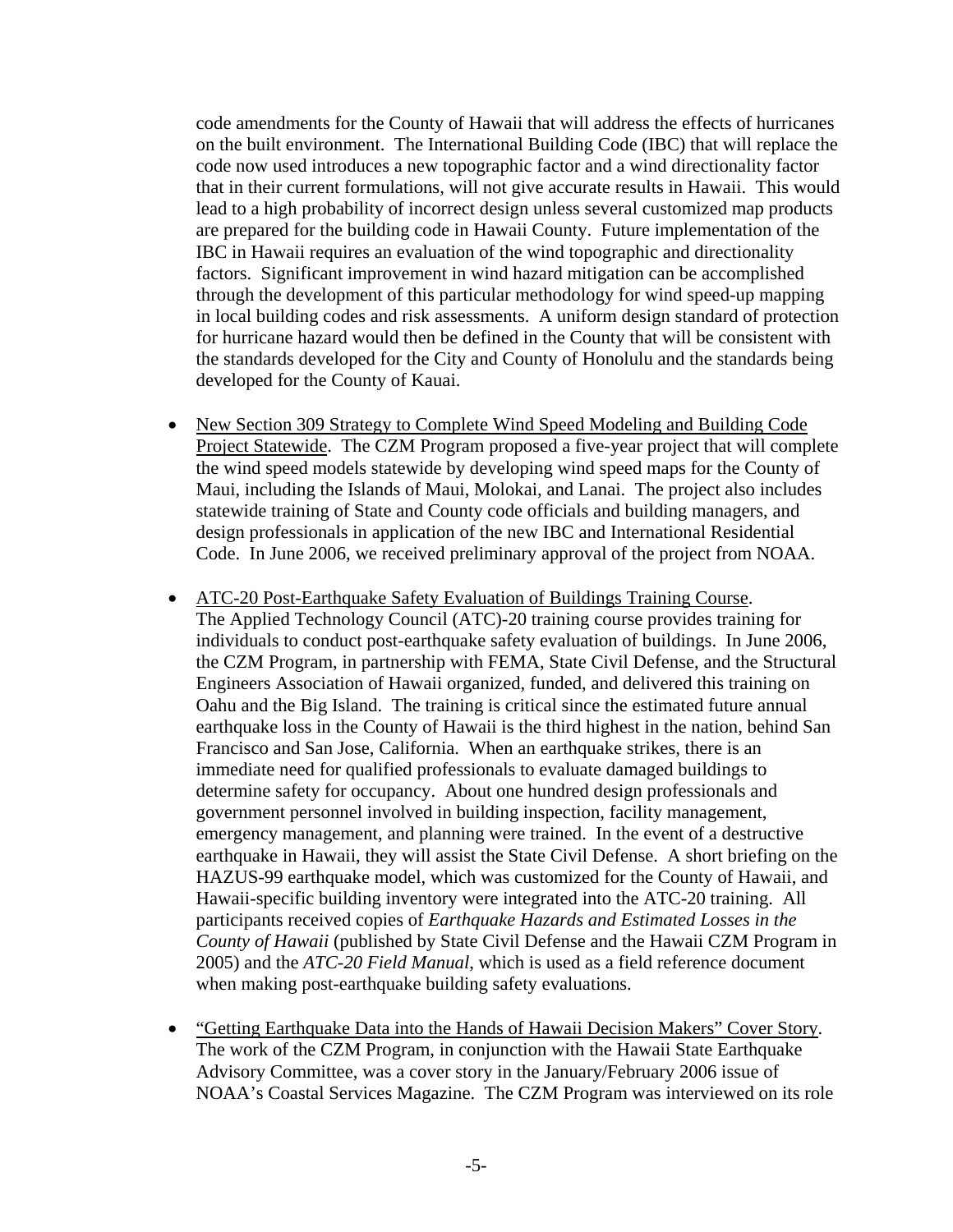in linking science to management and decision-making regarding earthquake hazard mitigation.

The CZM Program continued technical and financial assistance to State and County agencies in the implementation of their multi-hazard mitigation plans, concentrating on earthquake, tsunami, and hurricane hazards. Staff also collaborated with specialized technical committees, policy and decision-making groups, government agencies, academia, and other stakeholders in the hazard mitigation community, to preserve communities to become disaster resilient and sustainable.

 The wind speed modeling and building code project was initiated and will carry on for several years. Financial resources have been spent in support of building the data base for Counties to adopt building codes that incorporate state-of-the-art requirements to protect health, safety, and welfare. The International Codes include major improvements in earthquake and hurricane resistant design and construction, as well as flood mitigation design. Such provisions can also increase the capacity of multi-story concrete and steel buildings in coastal areas to survive tsunami inundation without collapse. The CZM Program plan, fund, and execute statewide training in the interpretation and application of these new codes as they are adopted in each County.

2. *Ocean Resources Management Plan (ORMP):* Significant progress was achieved in developing the ORMP. The CZM Program met with and obtained views and recommendations from a variety of groups. In addition to the Marine and Coastal Zone Advocacy Council (MACZAC), they included the Hawaii Ocean and Coastal Council (HOCC) established by gubernatorial executive order, ocean users, and environmental organizations. A workshop of more than 200 people statewide contributed information on issues, priorities, and recommendations for the ORMP. Meetings with State and County agencies and various community groups provided a lot of information which helped determine the scope and format of the plan. A draft plan to present to the public will be available in the fall. Information for public viewing is provided on the CZM website http://www.hawaii.gov/dbedt/czm/\_initiatives/orm.html.

3. *Cumulative and Secondary Impacts (CSI):* The major effort under the CSI program is the development and institutionalization of a moku management framework as a way to incorporate community involvement in resource planning and management. Numerous meetings with government agencies and community groups were held to develop the concept and a scope of work.

 Work with the Waianae community on developing the information base for an ahupua'a or management system was completed. The information included: (1) historic and cultural information that may be used to develop an ahupua'a management framework; (2) key community issues regarding CSI; (3) educational materials and outreach to build community consensus for an ahupua'a or moku management framework and community resources management; and (4) a template for management to share with other communities statewide.

 In partnership with NOAA PSC, a Waianae Ecological Characterization (WEC) project was undertaken and informational materials distributed to community members. A CD-ROM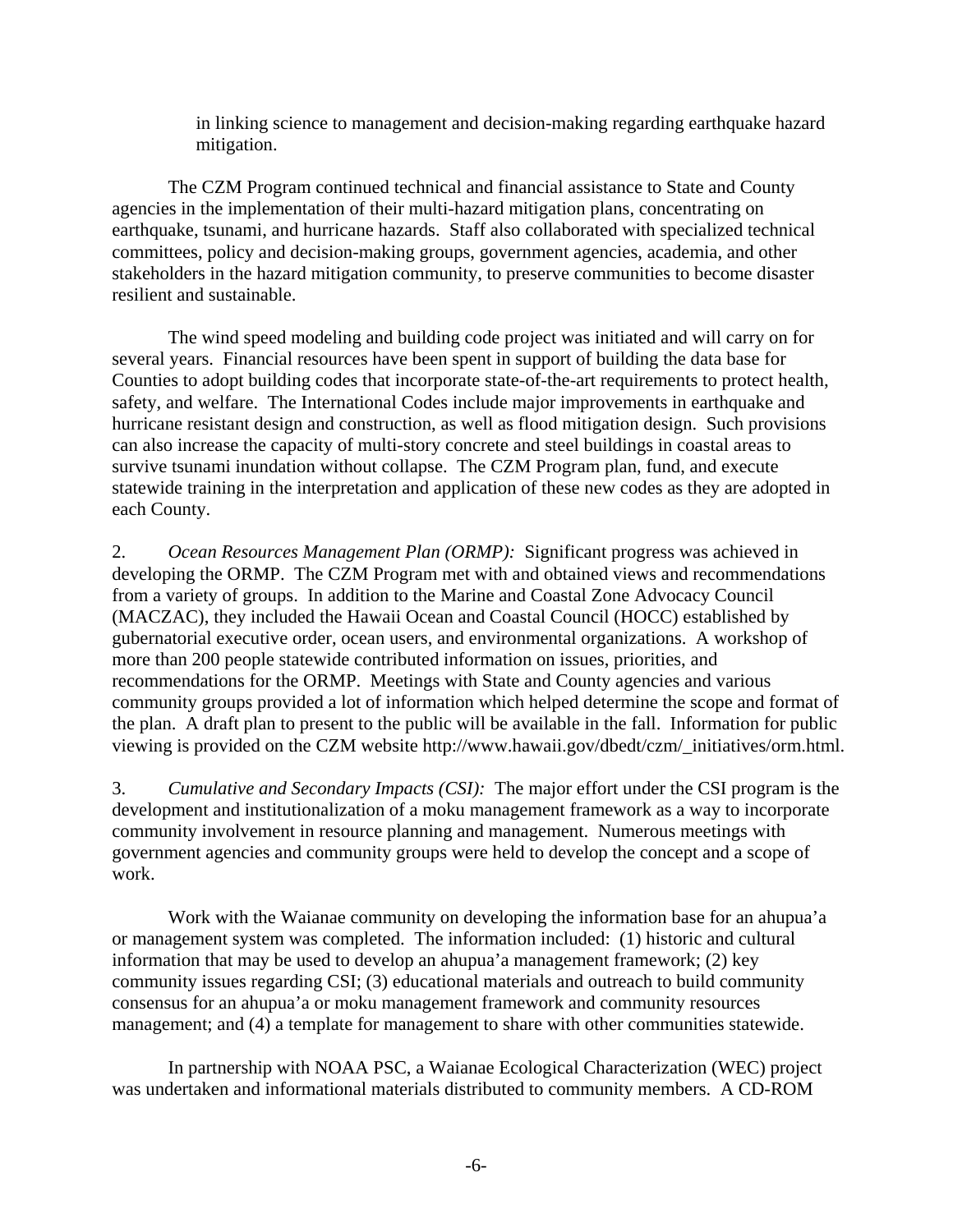synthesized the physical, biological, cultural, historic, and spatial information in a website format. The information can be used to examine the effects of CSI on the coral and other living resources, as an educational tool for community planning, and for other educational and decision-making activities.

 A WEC release event was held in conjunction with the City and County of Honolulu's Sunset on the Beach in Waianae. Almost 1,000 WEC CDs were distributed to people attending the event. In addition, another 500 CDs were given to libraries, schools, and public officials statewide.

4. *Performance Measures:* NOAA developed the Coastal Zone Management Act Performance Measurement System (CZMA PMS) to assess the national impact of coastal management programs and to track their progress in achieving objectives of the CZMA. The system serves as a mechanism for quantifying the national impact of the CZMA by tracking and aggregating indicators of the effectiveness of the national coastal zone management programs. NOAA has asked coastal states to collect and compile indicator data, on a phased basis, on: public access, government coordination and decision-making, coastal habitats, coastal water quality, coastal hazards, and community dependent uses and community development. The CZM Program worked closely with the County Planning Departments in gathering information on public access and government coordination and decision-making indicators, and initiating development of a data management system.

## **C. Section 310 Technical Assistance Grant**

 Section 310 funds support development and implementation of program changes under Section 309, and support coastal clean water and coral reef programs. The CZM Program received Section 310 funds to support the development of the CNPCP.

## **D. Coastal Nonpoint Pollution Control Program (CNPCP)**

 The Coastal Zone Act Reauthorization Amendments of 1990 required the coastal zone and water quality agencies of each state with a federally-approved CZM Program to develop and implement a CNPCP based on guidance provided by NOAA and the Environmental Protection Agency (EPA). The CNPCP applies throughout the State.

 The Hawaii CNPCP comprises 57 enforceable management measures and 13 administrative elements that were conditionally approved by NOAA and EPA. Work throughout the period concentrated on refining the measures to meet federal requirements in collaboration with the Department of Health (DOH).

 In addition, the CZM Program participated in meetings and workshops related to polluted runoff control and to present information about the CNPCP.

*Low Impact Design (LID):* The CZM Program participated in presentations and consultations with State and County agencies on LID. A private firm was contracted to develop LID technical workshops covering building and site design techniques for managing stormwater,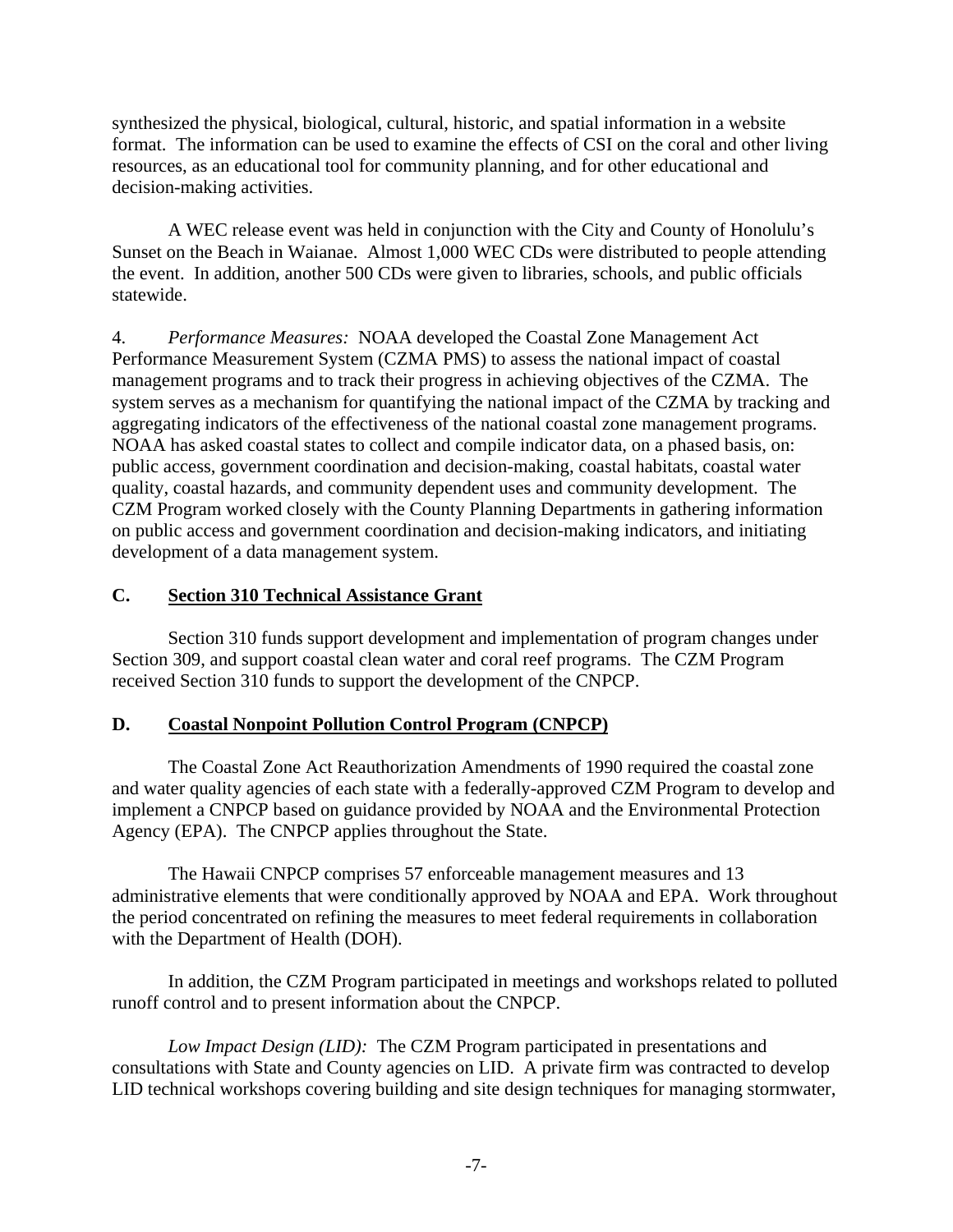drainage, and small-scale wastewater systems in ways that can reduce nonpoint pollution. The workshops covered selection, installation, and maintenance, as well as possible limitations of existing codes. The audience – solicited from appropriate agencies and organizations – consisted of individuals responsible for designing, building, maintaining, permitting, and enforcing roadway, stormwater, and small wastewater systems.

 A workbook, "LID in Hawaii: A Practitioner's Guide" was produced and workshops were held in each County.

## **E. Federal Consistency Program**

 The National CZM Act requires federal agencies to conduct their planning, management, development, and regulatory activities in a manner consistent with state CZM programs. State CZM lead agencies have the authority to review federal actions for consistency with their federally-approved CZM programs. In Hawaii, the authority to review federal activities throughout the State rests with the Office of Planning (OP). The informational and procedural requirements for CZM federal consistency reviews are prescribed by federal regulations (15CFR930).

 Because there is a significant federal presence in Hawaii, CZM federal consistency is a valuable State management tool. Federal planning, regulatory, and construction activities have direct and significant effects on land and water uses throughout the State. Federal permits are required for a number of coastal activities and developments. The federal government controls vast tracts of land. The range of federal activities and permits reviewed is extensive and includes harbor projects, beach nourishment projects, military facilities and training exercises, fisheries management plans and regulations, open ocean aquaculture, and dredge and fill operations. In addition, projects funded by certain federal grant programs are reviewed for potential impacts to CZM resources. The following are examples of significant federal consistency reviews conducted during the report period:

1. Pa'aina Hawaii, LLC, filed an application for a material license from the U.S. Nuclear Regulatory Commission (NRC) for a commercial irradiator facility. Pa'aina Hawaii proposed to build and operate an underwater pool-type commercial irradiator at a location near the Honolulu International Airport. The irradiator would primarily be used to irradiate fresh fruit and vegetables to be shipped to the mainland from Hawaii. The proposal also included irradiating cosmetics and pharmaceutical products, conducting research and development activities, and irradiating other materials as specifically approved by the NRC. The CZM Program initially notified the NRC on August 10, 2005, that the application for an NRC license for the irradiator facility required federal consistency review on the basis that the federallyapproved Hawaii CZM program identifies NRC permits and licenses for construction and operation of nuclear facilities as subject to federal consistency review. However, the Federal Office of Ocean and Coastal Resource Management (OCRM) determined that the material license application by Pa'aina Hawaii was not for a "nuclear facility," which is a nuclear power generating facility. The Pa'aina Hawaii proposal was controversial because of the nuclear source for the irradiator.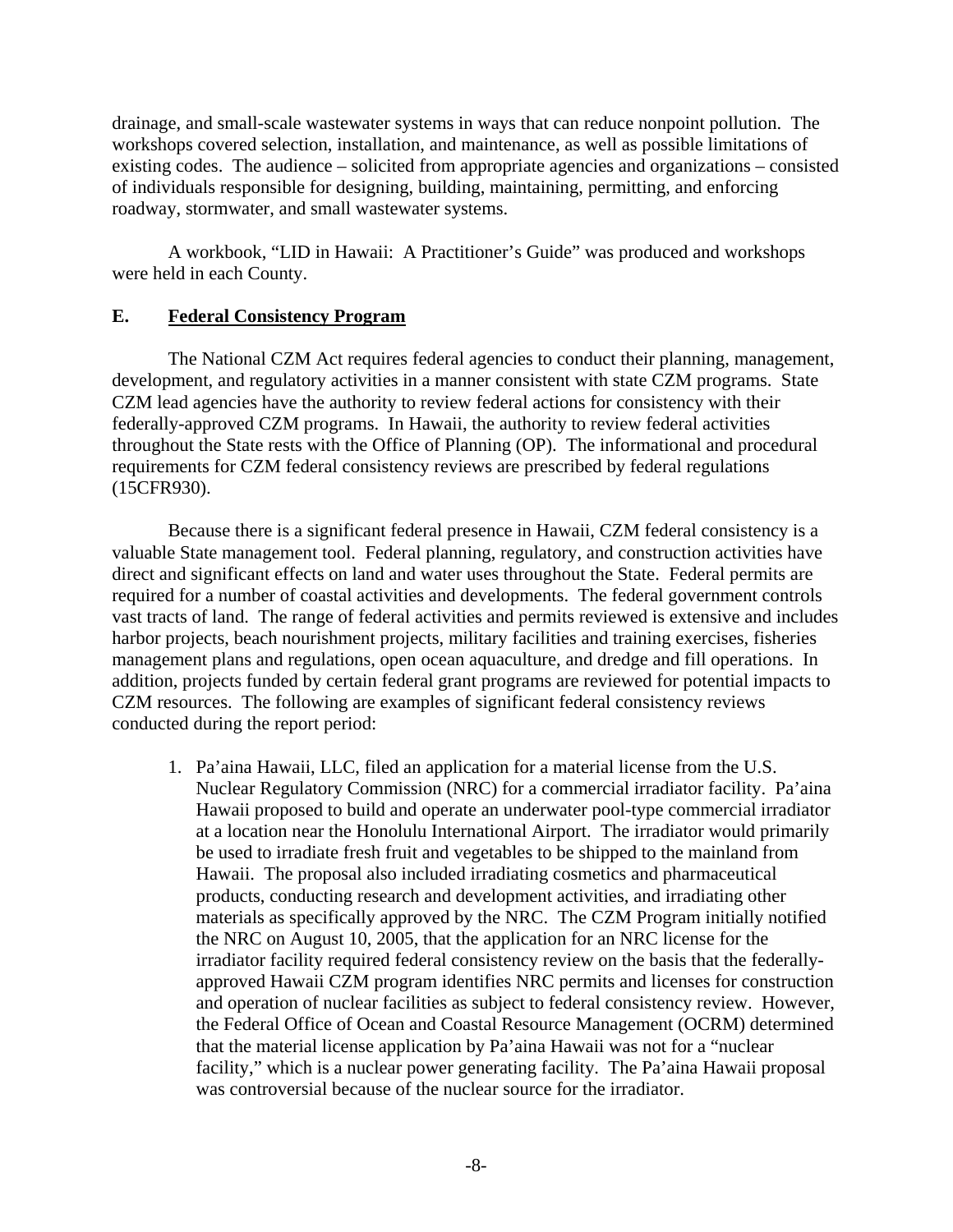- 2. Sandwich Isles Communications, Inc., statewide submarine fiber-optic cable system project. This project involved constructing and operating approximately 300 miles of submarine fiber-optic cables statewide, divided into four segments with landfall at seven sites: Kekaha, Kauai to Makaha, Oahu; Oahu to Kaunakakai, Molokai; Kaunakakai, Molokai to Lahaina, Maui; and Makena, Maui to Kawaihae, Hawaii. The cable landing sites will be constructed using horizontal directional drilling, which will avoid trenching in coastal and nearshore environments. This project required a Department of the Army Permit from the U.S. Army Corps of Engineers which was the trigger for the federal consistency review. CZM concerns about the project included impacts to historic and cultural resources, water quality, compliance with SMA requirements, and avoidance of coral. These CZM concerns were satisfied through mitigation measures which were included as conditions to the federal consistency concurrence.
- 3. Emergency projects resulting from flood related disasters from the storm events of February through March 2006. The Governor issued disaster proclamations which suspended the applicability of the Hawaii CZM law, HRS, Chapter 205A, to various emergency projects on Kauai and Oahu. Although the projects were submitted and processed for federal consistency, findings of "no objection" were issued since HRS, Chapter 205A, was suspended.
	- Ka Loko/Wailapa, Kauai, Emergency Watershed Protection Project (FC06-026) federal assistance.
	- FEMA funding pursuant to Presidential Disaster Declaration FEMA-1640-DR-HI (FC06-035) for various projects on Oahu and Kauai.
	- Kuhio Highway, Kauai, 2006 flood damage repairs (FC06-018) federal permit.
	- Ala Wai Canal, Waikiki, emergency temporary sewer bypass line (FC06-032) federal permit.

 Through the federal consistency program, CZM facilitates cooperation among government agencies in reviewing applications for Federal, State and County permits. Also, preapplication consultation is highly encouraged by the Hawaii CZM Program. Most consultations occur by telephone and email, and consultation meetings involving both applicants and agencies are often held for significant reviews. This results in a coordinated review process benefiting both applicants and agencies.

 The CZM Program participated in a workshop on wetland management hosted by The Wildlife Society Hawaii Chapter on October 6, 2005. The workshop was primarily attended by wetland managers and researchers. The CZM Program's role was to provide an overview of regulatory requirements in conjunction with the U.S. Army Corps of Engineers and the State DOH, Clean Water Branch. The CZM federal consistency presentation included: (1) providing a general overview of the Hawaii CZM Program, (2) explaining the basic procedures and requirements of federal consistency, and (3) meeting with individuals to discuss specific federal consistency procedures and requirements relevant to their projects.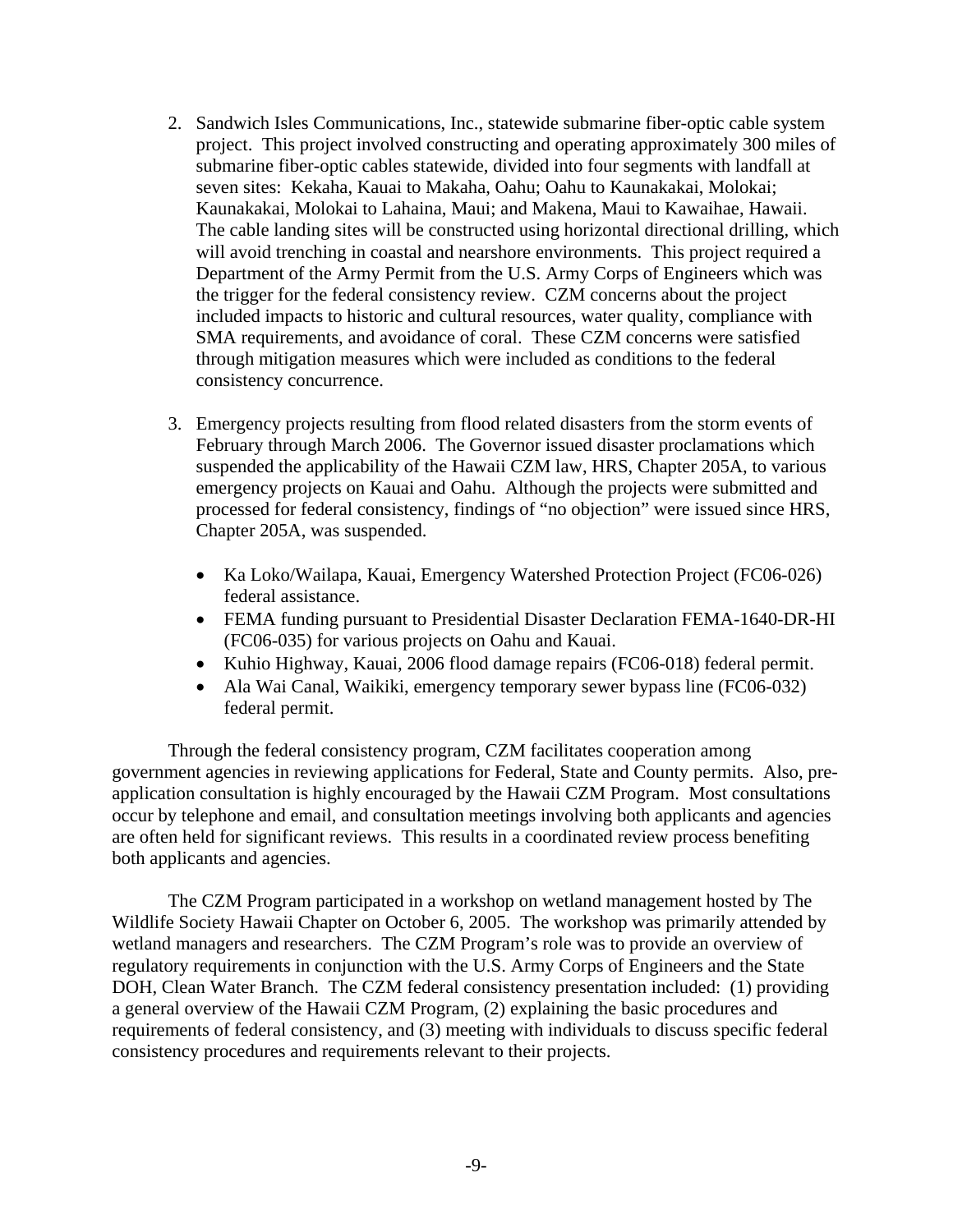Improvements and updates have been made to the Hawaii CZM Program web site ([www.hawaii.gov/dbedt/czm](http://www.hawaii.gov/dbedt/czm)) federal consistency section. The federal consistency section within the CZM web site is now easier to find and access with its own menu link. An explanation of federal consistency is provided along with instructions and the necessary forms available to download. There is also a direct email link to the Hawaii CZM federal consistency coordinator and contact information.

 The Commander, Navy Region Hawaii, is updating its Integrated Natural Resources Management Plans (INRMP) for Navy installations on Oahu and Kauai. The CZM Program participated on the Navy's INRMP working group. This participation will foster better coordination and communication with the Navy and other federal agencies participating on the working group.

 The CZM Program continued its involvement with the Federal and State agency coordination initiative involving quarterly meetings with regulatory and resource agencies, and various branches of the military. The meetings were hosted by the U.S. Army Space and Missile Defense Command and the U.S. Navy. This forum provides the participating agencies an opportunity to discuss and coordinate on current and future projects, activities, and issues.

## **F. Section 312 Program Evaluation**

Under Section 312 of the national CZM Act, NOAA OCRM conducts periodic reviews of the performance of states with federally-approved CZM programs. A federal review team evaluates and provides findings to the State on how it has (1) implemented and enforced the CZM Program, (2) addressed the coastal management needs identified in Section 303(2)(A) through (K) of the national act, and (3) adherence to the terms and conditions of the federal financial assistance awards for the program.

 NOAA OCRM conducted a Section 312 Evaluation of the Hawaii CZM Program from August 23-27, 2004. OP assisted by scheduling meetings and site visits. NOAA held meetings with State, County, and Federal agencies, conducted a public informational meeting, and conducted site visits on Hawaii and Molokai. The evaluation was highly favorable and the findings documented a number of accomplishments of the CZM Program.

 An earlier federal evaluation required the State to undertake an assessment of the SMA permit system based on statements made by a group of citizens. The federal mandate concluded that there was a need to strengthen the role of CZM in responding to citizen complaints, increase opportunities for public involvement in the SMA permit process, and provide training for those involved in SMA permit processing.

The study uncovered a number of problems and concerns:

- inadequate understanding of the CZM Program
- misunderstanding of the SMA permit as a land use policy determinant
- lack of understanding of State and County land use and zoning programs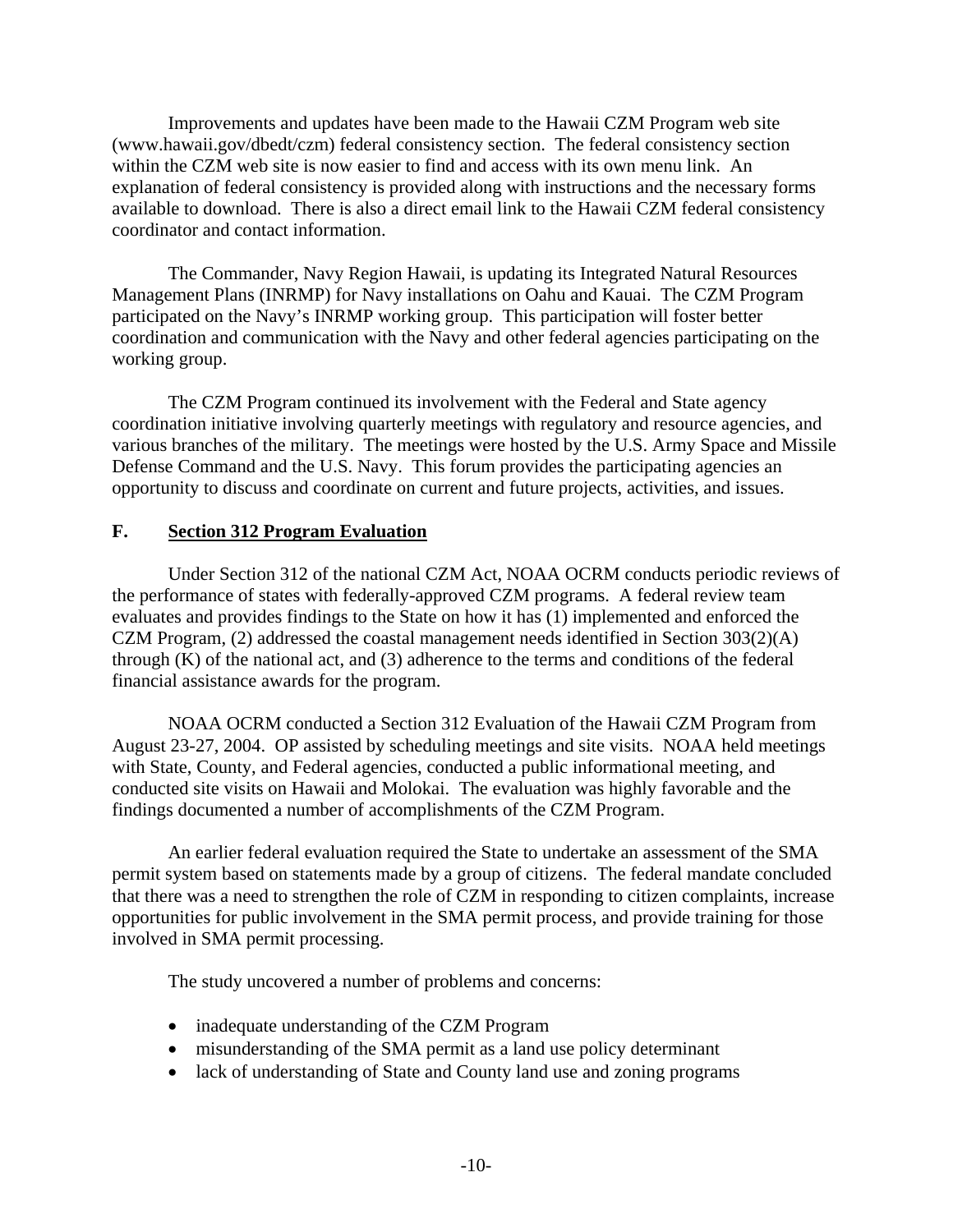• lack of clearly stated purposes, procedures, and explanations for public participation in the permit process

A collaborative assessment of the concerns was conducted with the County SMA agencies. A users' guide was also prepared for public dissemination addressing the concerns identified. In addition to the County SMA agencies, copies will be available for public inspection at libraries and possibly other offices that the Counties or State CZM agency may determine.

## **II. STATE AND COUNTY COORDINATION**

#### **A. CZM Program Compliance**

 With the privilege of administering the federal consistency review program and eligibility to receive federal CZM grant funds, the State is obligated to assure that its federally-approved program is implemented consistently by the Hawaii CZM Program partners. This obligation is fulfilled through a monitoring program that assures compliance by CZM partner agencies with CZM objectives and policies. CZM enforceable policies also include numerous State and County laws, rules, and regulations. The CZM Program monitored the actions undertaken by CZM partner agencies on various types of permit applications and implementation of CZMrelated rules and regulations. Direct enforcement of CZM-related rules and regulations is the responsibility of the respective administering State or County agency.

 The CZM Program employs a proactive approach in assuring compliance by the CZM partner agencies rather than relying on monitoring alone. Emphasis has been placed on the partnership commitment among State and County agencies that implement CZM policies. This evokes a greater sense of shared responsibility by each agency to comply with CZM objectives and policies.

 During the period, the CZM Program initiated four joint County meetings (August 12, 2005, December 5, 2005, February 27, 2006, and June 5, 2006) to discuss compliance issues. The Counties find these meetings valuable because they are able to discuss their compliance matters with the other Counties, as well as with the CZM Program. The meetings provide opportunities for updating the Counties on legislative issues and Hawaii CZM initiatives. Coordination with the Counties assists the CZM Program in direction and management of initiatives like the ORMP, performance measures, rural lands, important agricultural lands, and SMA administration.

 With the objective of improving the CZM Program through the compliance program, the effectiveness of the CZM statute, Chapter 205A, HRS, is continuously evaluated. The information is shared with the CZM network agencies to help them with their CZM-related responsibilities, and to coordinate overlapping agency activities.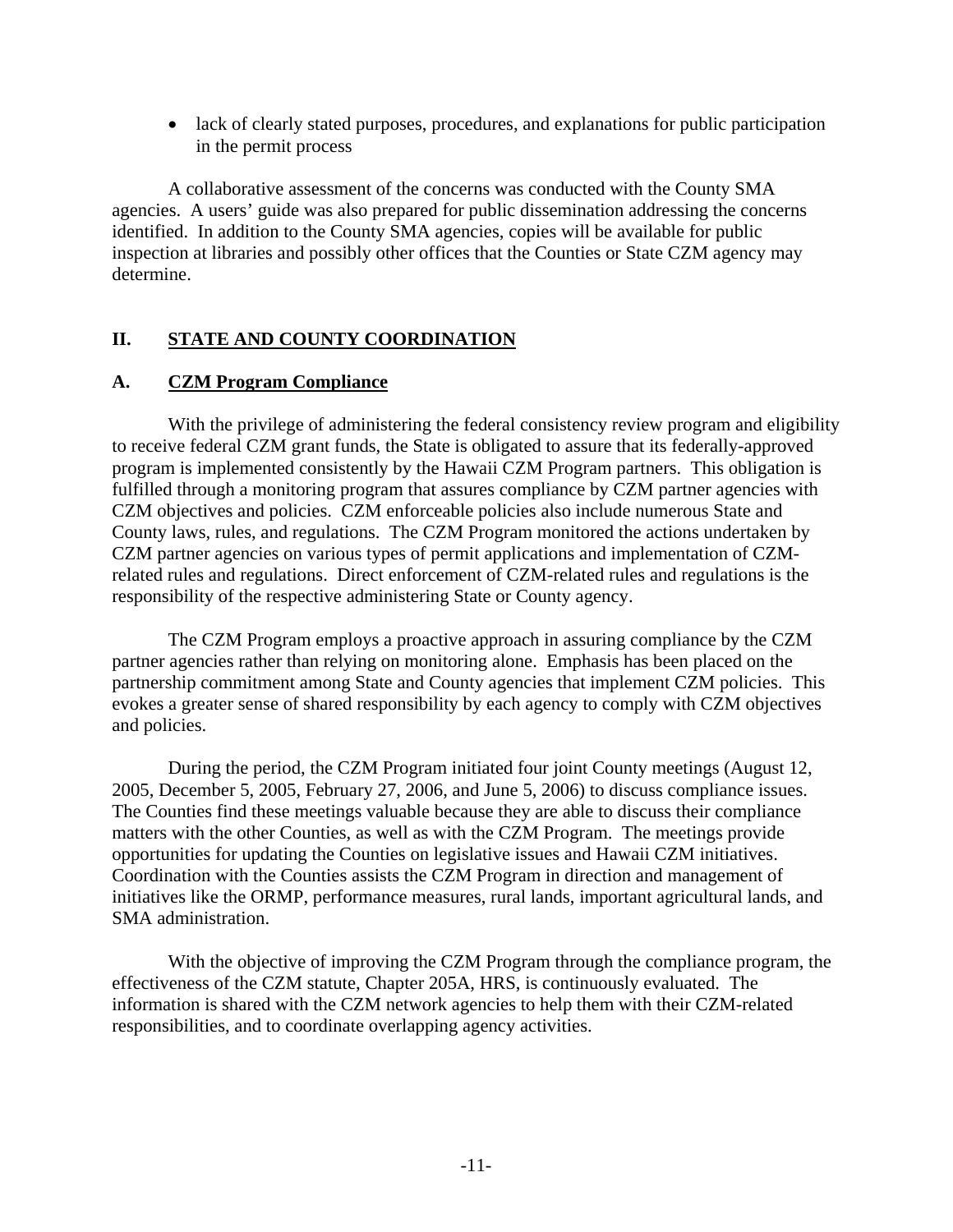The CZM Program responds to public inquiries and concerns. Dealing directly with the public provides the Program the opportunity to define its compliance role to the public and foster increased understanding.

#### **B. Performance Reports and Program Changes**

 The CZM Program submits semi-annual performance reports to OCRM describing program progress as a requirement for receiving federal funding. A portion of the report includes the Counties' implementation of the SMA permit system and Shoreline Setback Variance program under Parts II and III of Chapter 205A, HRS. In addition, State permit information is reported on Land Use Commission petitions, Conservation District Use Applications, Section 401 applications, and National Pollutant Discharge Elimination System Zone of Mixing.

 The CZM Program is a network agency which relies on the enforceable policies of statutes, administrative rules, and ordinances that are legally binding under the CZM law. The CZM Program reviewed the amendments to the statutes, administrative rules, and ordinances for 2000, 2001, 2002, and 2003 against the criteria specified in 15 CFR 923.10-923.84, to determine whether the amendments constituted substantial or routine program changes to the Hawaii CZM Program.

# **III. PUBLIC PARTICIPATION AND EDUCATION**

## **A. Marine and Coastal Zone Advocacy Council (MACZAC)**

 During the reporting period, MACZAC met on August 17, 2005, October 26, 2005, and April 18, 2006 in Honolulu. The group attended the Living Reef Awards Ceremony in August and voted on the MACZAC ORMP 10 issues papers. The October meeting was held at the Hawaii Convention Center in conjunction with the ORMP workshop. In April, MACZAC participated in the rural policy best management practices project and met to establish its work priorities for the next year for the following:

- 1. ORMP Working Group
- 2. Rural Policy and Best Management Practices Project
- 3. Marine Protected Areas
- 4. Small Boat Harbor Working Group
- 5. Coastal Process Working Group

## **MACZAC Working Groups**

## **1***. ORMP Working Group***:**

 The MACZAC Working Group participated with OP and other groups in the planning phase to assure expressed community interests were dealt with.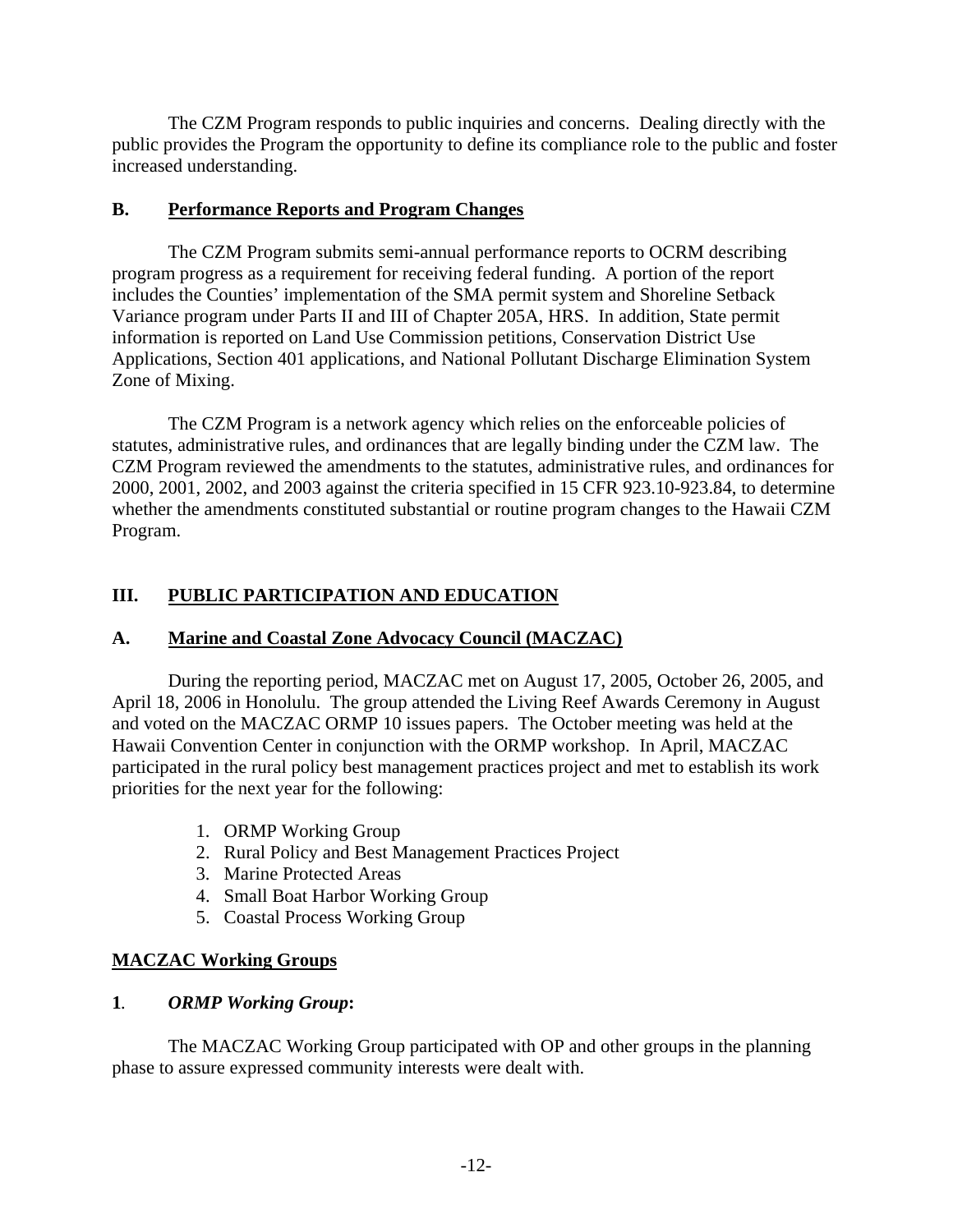## **2.** *Shoreline Certification Working Group***:**

 Members participated in the Department of Land and Natural Resources' (DLNR) Shoreline Certification Working Group meetings. A report to the Legislature including recommendations from the group can be found on the website: http://www.hawaii.gov/dlnr/occl/files/Shoreline/SCR051-12-7-05-FINAL.pdf.

#### **3.** *Boating Working Group:*

The group successfully spearheaded the installation and operation of a land base pump out station at Maalaea Harbor, Maui. The group also met with DLNR, Hawaii Tourism Authority, hotels, and private companies about inadequate infrastructure in Lahaina evidenced when a cruise ship is in port. Financing pump out facilities and other harbor improvements remain a major problem even though the boating community consented to pay fees.

#### **B. CZM Working Groups**

#### **1. Shoreline Certification Working Group:**

 DLNR coordinated the efforts of a shoreline working group in response to Senate Concurrent Resolution 51, Senate Draft 1, Regular Session 2005. The group reviewed the laws and administrative rules governing shoreline certifications and identified specific problems and issues. The group also explored alternatives and made recommendations to address the problems and issues. Four meetings were held (July 13, 2005, August 3, 2005, September 7, 2005, and October 5, 2005).

#### **2.** *ORMP Implementation Working Group HOCC:*

The CZM Working Group participated in the ORMP update. HOCC met almost monthly to discuss and develop its recommendations on the ORMP for OP to consider.

Its recommendations were expressed in several themes: Protection of Natural and Cultural Resources, Coastal Development and Recognition, Balance between Resources, and Resource Users and the Conflicts that Arise. Within each, HOCC identified long-term goals and prioritized tiers of short- to mid-range goals which were supported by a list of examples as possible objectives or implementation strategies.

## **3.** *Water Quality Working Group:*

 The Working Group did not meet during this period due to logistical difficulties. However, many of the members independently participated in discussions, video-conferences, and public information meetings.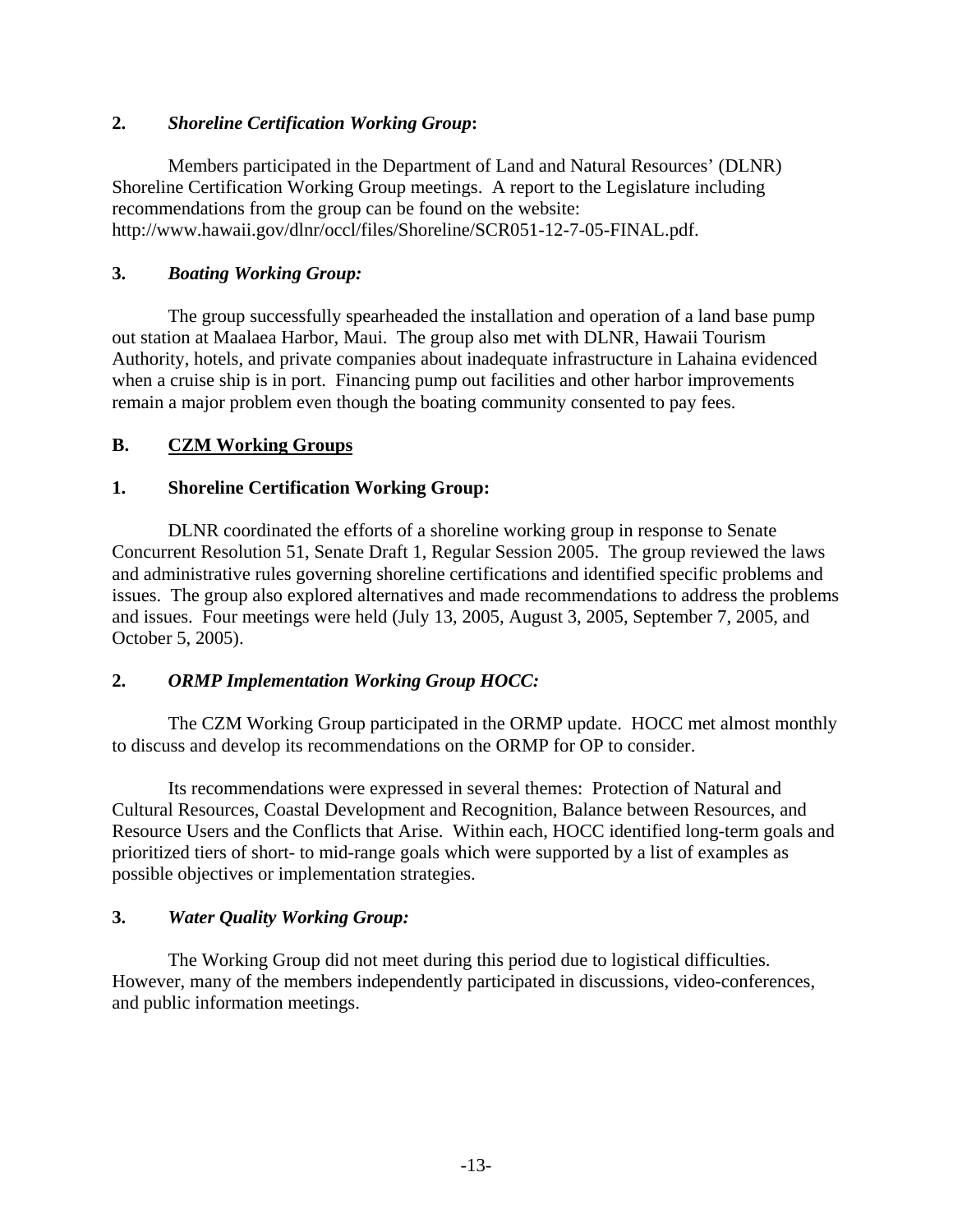## **C. CZM Public Outreach**

#### **1.** *Community Events:*

 Public outreach is an ongoing program activity. However, with the departure of two employees, community outreach activities were considerably reduced. The CZM Program supported the development of related outreach and educational materials such as the Ohia Productions, *In the Clear Blue Sea Educational Resource Guide* and *Wings of the Islands Educational Resource Guide*, and the DOH, Office of Environmental Quality Control (OEQC) online environmental impact assessment library. The Program also sponsored workshops and conferences such as the Pacific Rim Vessel Pollution Enforcement Seminar and helped finance the annual "Get the Drift and Bag It!" cleanup.

## **IV. CZM ADMINISTRATION**

#### **A. SMA and Shoreline Area Approvals**

 OP administers SMA permits and shoreline setback variance approvals in designated community development districts, which at present include Kakaako in urban Honolulu and Kalaeloa in Ewa, Oahu. The CZM Program processed applications for 3 major and 4 minor permits. One major permit was issued, one for improvements at Piers 1 and 2, was closed due to legislation enacted to remove the property from the SMA area, and one will continue into the next period. All four SMA minor permit applications were approved.

## **B. Grant Application**

 During FY 05-06, the following contracts were issued: (contracts are comprised of contractor and in-house efforts)

|     | 1. County of Hawaii                                       | \$629,382 |
|-----|-----------------------------------------------------------|-----------|
|     | 2. County of Maui                                         | \$592,098 |
|     | 3. County of Kauai                                        | \$494,704 |
|     | 4. City and County of Honolulu                            | \$428,410 |
|     | 5. Coastal Hazards and Statewide Hazard Mitigation:       |           |
|     | Hawaii County Windspeed Project                           | \$265,000 |
|     | 6. Ocean Resources: ORMP Update                           | \$109,786 |
|     | 7. Rural Policy and Best Practices Project                |           |
|     | with LID Workshops                                        | \$269,972 |
|     | 8. Rural Policy Workshop Consultation                     | \$30,000  |
|     | 9. Land Use Commission Database Project – Phase II        | \$28,800  |
|     | 10. Pacific Regional Marine Debris "Ghostnet" Mitigation  | \$20,000  |
| 11. | <b>DLNR Ocean Recreation User Conflicts</b>               | \$50,000  |
| 12  | Kahoolawe Cultural and Natural Resources Restoration      | \$24,800  |
|     | 13. 5-Year Section 309 Assessment & Strategy for FY 06-10 | \$43,690  |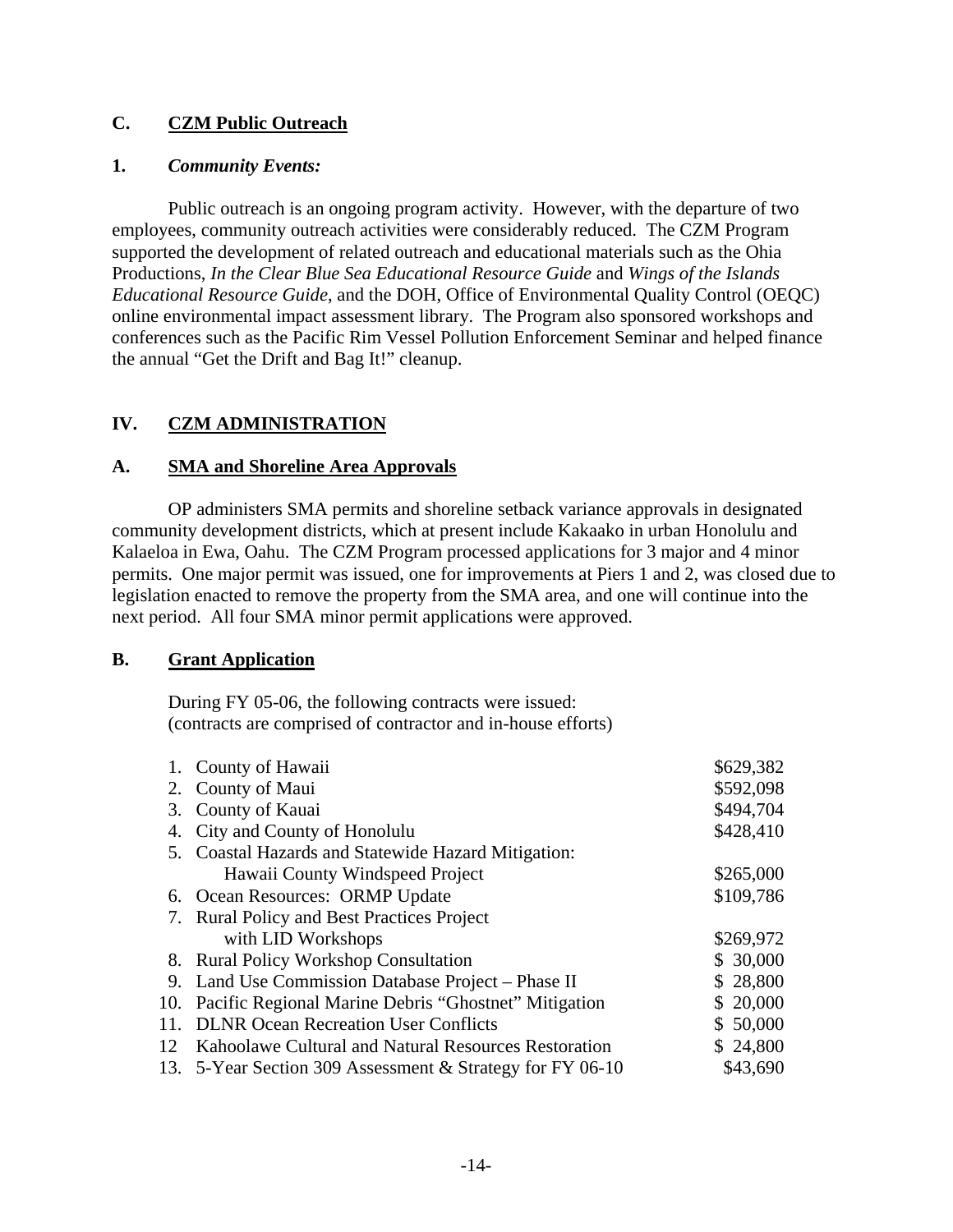| 14, National Coastal Management Performance Measurement     |           |
|-------------------------------------------------------------|-----------|
| System: Phase 1a                                            | \$24,800  |
| 15. National Coastal Management Performance Measurement     |           |
| System: Phases 1b, $2, 3$                                   | \$180,000 |
| 16. OEQC Digital Conversion of Hawaii Environmental Studies | \$10,000  |
| 17. Geographic Information System (GIS) Support             |           |
| and Capacity Building                                       | \$91,000  |
| 18. Outreach and Education Activities                       | \$30,000  |

## **C. Staffing**

 The CZM Program has a complement of eleven (11) staff positions, including clerical. Two are permanent State-funded civil service, four federally-funded civil service, and five federally-funded temporary positions. Although the federal OCRM has raised this vulnerable situation as a management concern in its periodic evaluations, State fiscal resources for the Program have been declining.

#### **D. Special Projects**

## **1.** *Rural Land Use Policy:*

 To assist in implementing legislation enacted in 2005 regarding important agricultural lands and the State rural land use district policy, a rural policy and best practices project was launched. The project, to be completed by June 2007, is intended to educate stakeholders on rural land use policy and planning practices. Three sets of statewide workshops and presentations were completed in May and June 2006.

- The first set of workshops and presentations in May covered rural policy and regulatory frameworks to establish a common understanding of rural land use, its role in managing growth, and key rural land use policies.
- The second set of workshops explored a wide range of best practices, tools, and standards that promote effective rural land use policy and effective management of rural communities, landscapes, and environmental quality. These included: (1) techniques for planning and managing rural centers; (2) rural design and siting practices; (3) appropriate rural development standards and codes; (4) rural infrastructure and support systems including wastewater disposal and treatment systems, stormwater and drainage systems; and (5) rural land protection strategies.
- The third set of workshops and presentations provided technical training to regulators, designers, and permitting staff on LID strategies and techniques for managing and mitigating stormwater runoff in watersheds. The LID workshops covered the continuum of LID applications, including LID techniques applicable to rural areas.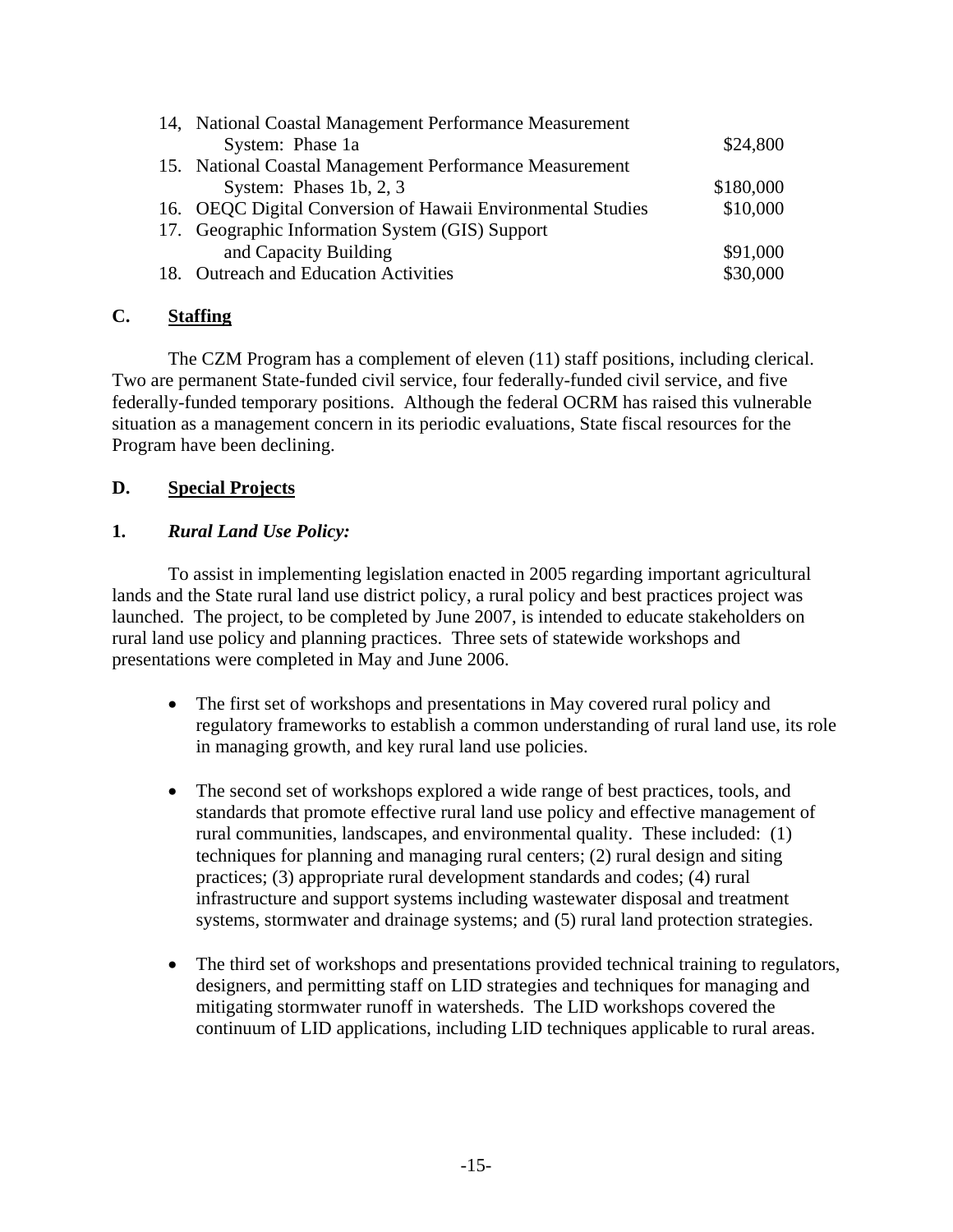The workshops provided information that was shared in discussions held between the Executive Officer of the State Land Use Commission (LUC), the County Planning Directors, and OP in formulating positions and recommendations for possible amendments to the rural district in the State Land Use Law to be considered for the 2007 legislative session. Workshop information will also be used in community meetings on changes to the rural district to be conducted by the LUC Executive Officer in the fall of 2006.

 The final component of the project is the compilation of a rural best practices guidebook that describes, illustrates, and references sources for more information, and provides model codes for a range of tools and standards, including those introduced in the rural best practices and LID workshops. The guidebook is intended to be a resource to the Counties and others in their efforts to implement changes to codes and regulations for rural land use and development. The guidebook will eventually be disseminated in print, web, and digital formats. If funding permits, targeted informational briefings or training sessions for County and State agency staff would be desirable. The guidebook should include tools that address CZM objectives in the planning, permitting, and management of land use activity in rural areas.

## **2.** *Hawaii Coastal and Estuarine Lands Conservation Plan*

Based on guidelines developed by NOAA, the Coastal and Estuarine Lands Conservation Program was set up as a three-prong approach that includes: (1) developing a State planning process to identify conservation priorities; (2) developing a State process to nominate projects to a national competition; and (3) providing a competitive process at the national level to select projects for funding. The CZM Program took the lead in identifying conservation needs and priorities within the State. The effort is guided by criteria established by Congress that include:

- Protecting important coastal and estuarine areas that have significant conservation, recreation, ecological, historic, or aesthetic values, or that are threatened by conversion from their natural or recreational state to other purposes;
- Giving priority to lands which can be effectively managed and protected and that have significant ecological value;
- Advancing the goals, objectives, or implementation of the State's coastal management plan or program national objectives of the CZMA, or a State Watershed Protection Plan involving coastal states with approved coastal management plans; and
- Providing consistency with State's approved Coastal Management Program.

The CZM Program organized a Coastal and Estuarine Lands Conservation Plan Advisory Group to advise CZM to assist in the preparation of a Hawaii plan to prioritize important coastal areas in the State for conservation purposes. Comprising representatives from the four Counties, OP/CZM, Trust for Public Lands, Maui Coastal Lands Trust, Kauai Land Trust, DLNR, and a respected native Hawaiian practitioner, the group met to identify important coastal areas in the State for possible acquisition and management for conservation purposes. The group also assessed priority conservation needs and developed guidelines for nominating and selecting land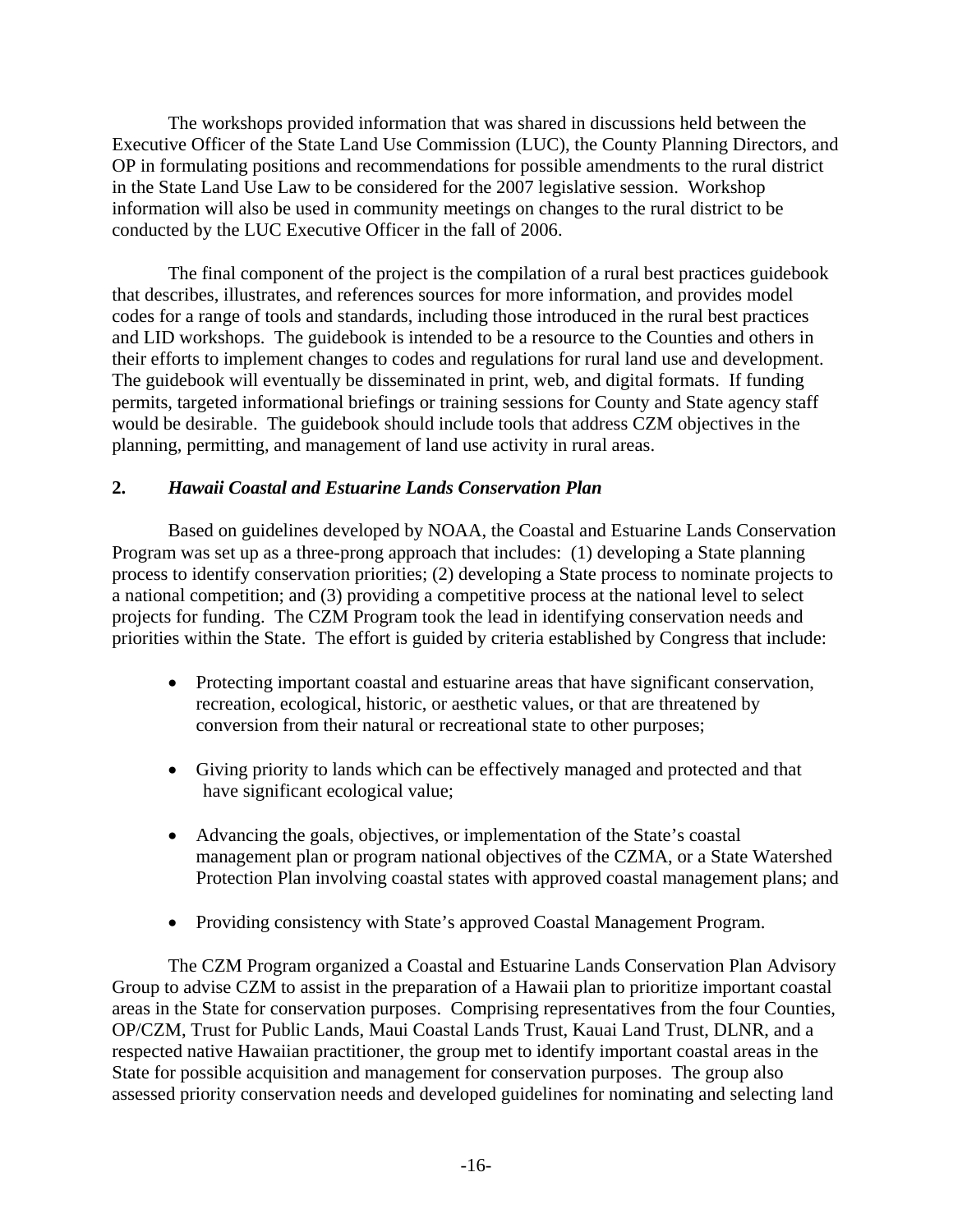conservation projects and matching grants under the national Coastal and Estuarine Land Conservation Program.

## **3.** *NOAA PSC and GIS:*

 As part of a multi-year Pacific region initiative to build capacity in CZM agencies, the Pacific Islands GIS project established four on-site, two-year assistantship positions to serve the Territories of American Samoa and Guam, the Commonwealth of the Northern Mariana Islands, and Hawaii. A Technical Assistant was stationed at OP to increase the GIS capacity of the Hawaii CZM Program in order to encourage and facilitate the use of GIS coastal resources management under the direction of the CZM and GIS Program Managers. In addition to helping maintain spatial data, applications, and outreach materials to support Hawaii coastal and marine resources management, the assistant also coordinated technical training opportunities for CZM staff and other CZM State agency partners.

The GIS Assistant was actively involved in: (1) the development of the WEC, (2) coordinating GIS training opportunities, (3) providing assistance to CZM and State GIS Program staff, (4) participating in resource management and GIS related conferences and workshops, and (5) coordinating efforts with NOAA Coastal Services Center (CSC) and PSC offices.

- Development of the WEC: The Assistant developed the spatial component of the WEC, which consisted of text narrative, GIS tutorials, map applications, static maps, and GIS data. In completing the WEC GIS data inventory, data needs, identified gaps in the data, coordinated efforts with spatial data partners, and created metadata were assessed. A major portion of the work included general project organization and management, such as reviewing and editing draft content for the WEC, soliciting comments on the WEC from project partners and the public, and addressing those comments. Copies of the WEC CD were distributed to the WEC project partners and at various conferences throughout the year.
- Coordinating GIS Training Opportunities: The Assistant coordinated a series of informal, in-house GIS training sessions for OP and CZM staff covering basic to intermediate GIS and mapping skills. In addition, basic GIS training was considered for Kauai County staff and a variety of GIS users in Honolulu on NOAA's nonpoint source pollution and erosion tool.
- Providing Assistance to CZM and GIS: The Assistant participated in CZM and GIS activities, including regular staff meetings, and provided general GIS support to CZM staff and agency partners for various projects including mapping, supplying data, creating new data, assisting staff in using GIS software, and acquiring spatial data on their own. The Assistant also informed partners of activities and data and worked to promote communication between organizations with common goals. In addition, the Assistant updated a GIS learning exercise for elementary students for GIS Day 2004, and solicited, organized, and coordinated volunteer help and laptop computers for the activity. Over 300 students attended and participated in the GIS Day 2004 events.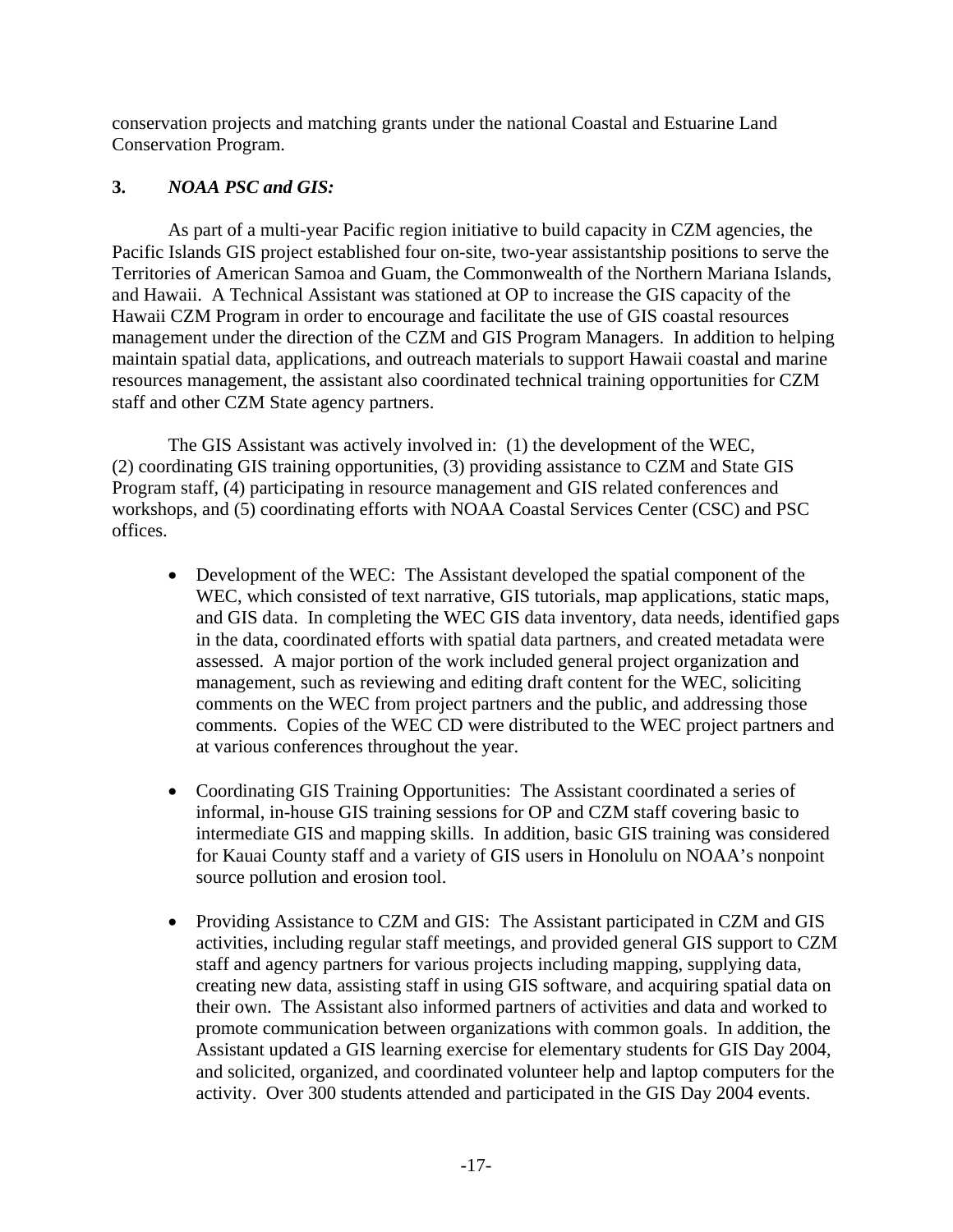- Participating in Natural Resource and GIS Related Conferences and Workshops: The Assistant made presentations on CZM activities, the WEC, the NOAA Pacific Islands Assistantship, and GIS at various conferences and meetings in Hawaii, the Pacific Islands, and the Mainland. The Assistant also shared information on coastal disaster management and sustainable urban development from training courses taken.
- Coordinating Efforts with NOAA's CSC and PSC Offices: The Assistant worked on various projects with NOAA's CSC and PSC, most notably the WEC. NOAA's CSC provided funding for the WEC, while PSC provided input and support throughout the development of the project. The Assistant coordinated the project with both offices through regular meetings and telephone conferences, and worked closely with NOAA's PSC and CSC to help coordinate GIS training on Kauai, Guam, and Honolulu.

## **4.** *Kahoolawe Island Reserve Commission (KIRC):*

 A Letter of Agreement with KIRC to support cultural restoration and coastal erosion work near Honokanaia on the western tip of the Island was completed with an objective to curtail the 1.9 million tons of soil annually deposited into the ocean from erosion. Most of the work will be accomplished during the following year.

## **5.** *Section 309 Assessment and Strategy:*

 The CZM Program gathered information from key stakeholders, also supplemental research information including 306 and 309 enhancement type projects over the past five years. Public informational meetings were held in March. A draft assessment and strategy was submitted to OCRM for comment. The final report is available on-line at the Hawaii CZM website.

# **V. LEGISLATIVE PROPOSALS**

 During the period, major work was dedicated to the ORMP in response to House Concurrent Resolution 137. This effort culminated in a divergence from the traditional sectorbased approach to a presentation of the Plan based on three perspectives: (1) connecting land and sea, (2) preserving our ocean heritage, and (3) promoting collaboration and stewardship. The Plan also advances goals over a thirty-year horizon.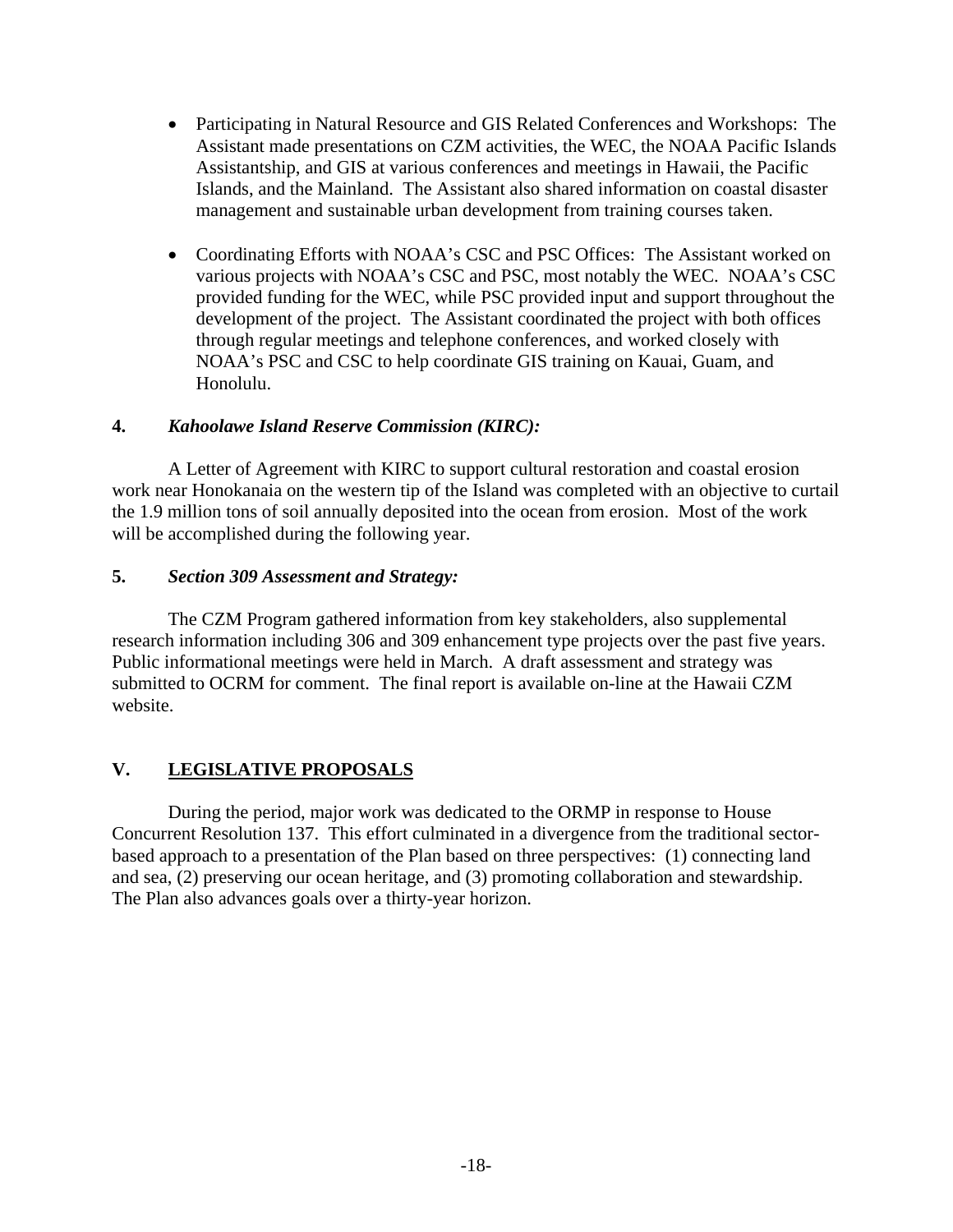#### **VI. SUMMARY AND RECOMMENDATIONS**

#### *Summary:*

 The Hawaii CZM Program will continue emphasizing core activities, federal requirements, and program priority projects in anticipation of lower federal financial support. The war in Iraq, recovery from hurricanes Katrina and Rita, and homeland security are large priority items that will be supported at the expense of other federal programs.

 Timely performance of the core functions is essential to successful implementation of the Hawaii CZM Program. They consume a substantial amount of time, and some tasks may be complex, requiring months of work. Federal requirements, by definition, must be accomplished to continue eligibility to receive federal grant funds. In addition, Program priorities will provide the focus for important Program components.

 Coastal hazards is considered a high priority for future work. The primary goal is to prevent or minimize threats to existing and future populations from coastal hazards. Hazard assessments need to be undertaken and applied to land use planning and management. Public concern about Hawaii's vulnerability to coastal hazards, especially after Hurricane Katrina's devastation of the gulf coast area, remains high. In addition, development proposals in areas known to be vulnerable to wave inundation from storms and hurricanes also illustrate the need for detailed vulnerability analyses of coastal areas.

Communities across the State are stressing the need for community-based management to effectively manage Hawaii's unique and finite ocean and coastal resources. They point to ahupua'a or moku management as the way to foster beneficial partnerships, integrate traditional and scientific knowledge, encourage better decision-making, and allow community involvement in the stewardship of our island resources. The CZM Program will continue its work to partner with other State and County agencies and non-government organizations (NGO) to develop and institutionalize some form of a moku management framework.

 MACZAC will continue to advise the CZM Program based on community input on current issues and concerns. Together, work will continue on coastal hazards (more specifically coastal beach erosion), ocean and coastal resources management, water quality, and watershed management. MACZAC will also likely address other issues such as shoreline certification and public access by creating working groups consisting of State, County, and NGO representatives to formulate recommendations and solutions.

#### *Recommendations:*

1. CZM Staffing.

Because of the reliance on external funding for personnel, retention of qualified employees is a problem and continues to be a serious concern of the federal funding agency. Given the comprehensiveness and complexity of program tasks, many tasks are difficult to undertake or continue due to inadequately experienced staff as a consequence of frequent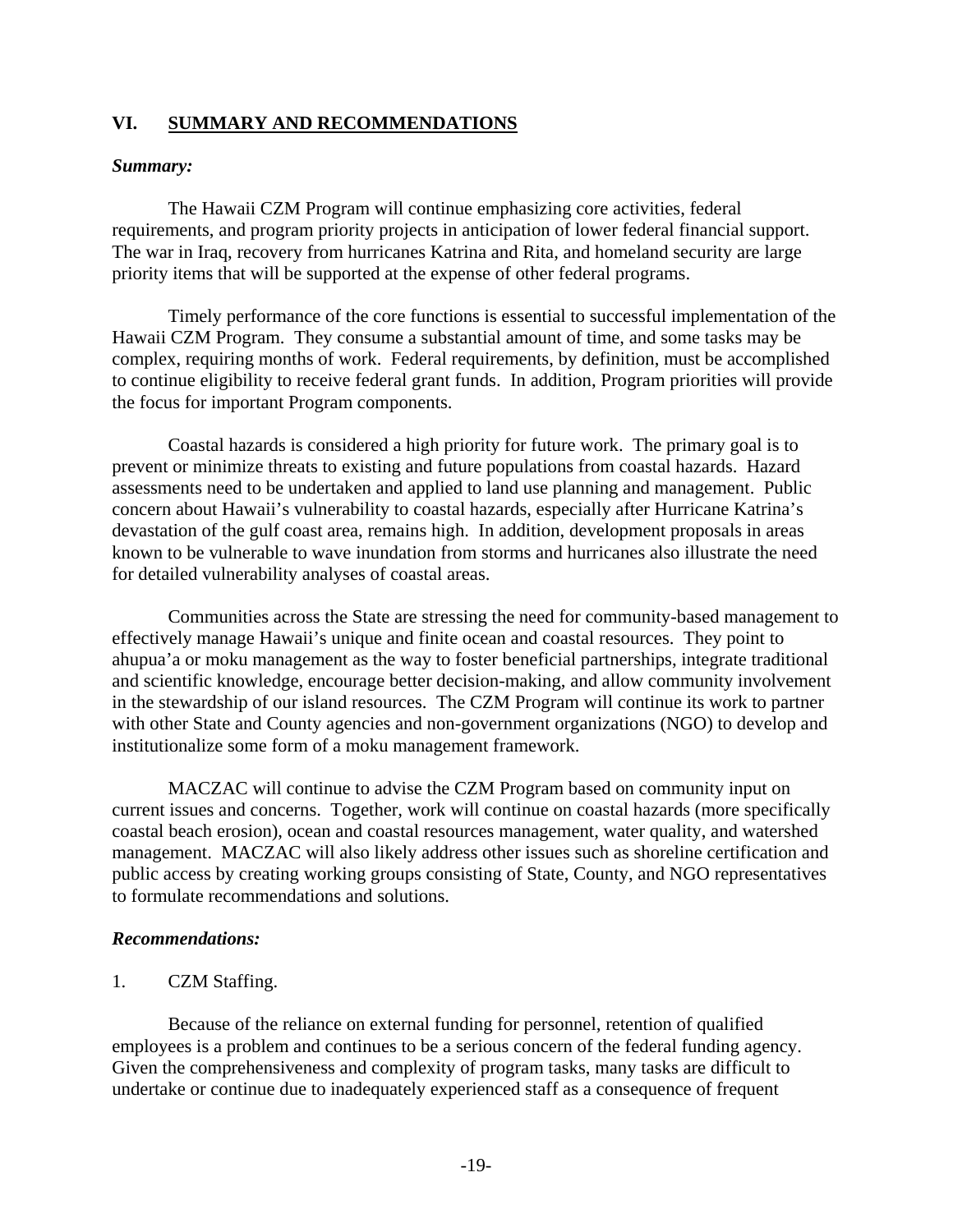recruiting. Past attempts at creating additional staff positions, especially for outreach, education, and enforcement have not been successful.

 Newer and more creative approaches to satisfy staffing demands will be explored and implemented to assure program objectives and requirements are met. Improving technical capacity and increasing compensation are important considerations to retaining experienced and quality personnel. More attention will be given to developing partnerships with Federal and State agencies that have functional expertise and arranging for the transfer of skills. Moreover, additional administrative and legislative support to solidify the staffing program is necessary.

2. SMA Permit and Enforcement.

The CZM Program will continue to work with the Counties toward improving administration of the SMA permit system, searching for streamlining and simplification opportunities. The collaboration will address processing differences among the Counties and their reasons, and determine whether standardized processes for permit exemptions and deciding between major and minor permit applications are appropriate.

3. Coastal Hazards.

In collaboration with the State Civil Defense agency and Counties, work on coastal hazards will continue. Priority consideration will be given to wind speed studies for the slopes of volcanoes which cause accelerated wind speeds that can result in serious harm to human life and property. Emphasis will also be given to encouraging implementation of hazard mitigation plans and more responsible development in these areas.

4. Ocean Resources Management Plan.

 The CZM Program will aggressively work to assure implementation of the Plan and its further development. Together with State and County agencies, MACZAC, and other key players, focus will be on developing a moku management framework by which community involvement can be assured.

5. Strategic Planning.

 In conjunction with other programs in OP, the CZM Program will work on developing a strategic plan to guide the work of OP and its programs. From this effort, opportunities for partnership and minimizing overlapping work can be realized. In view of potential reductions in Federal and State fiscal resources, this effort is important.

## 6. Coastal Nonpoint Pollution Control Program.

 Working with DOH, there will be a concerted effort to receive federal approval of the State's program and the development of management measures to prevent polluted runoff from human activities. New tools for designing LID in rural areas will be developed for local implementation.